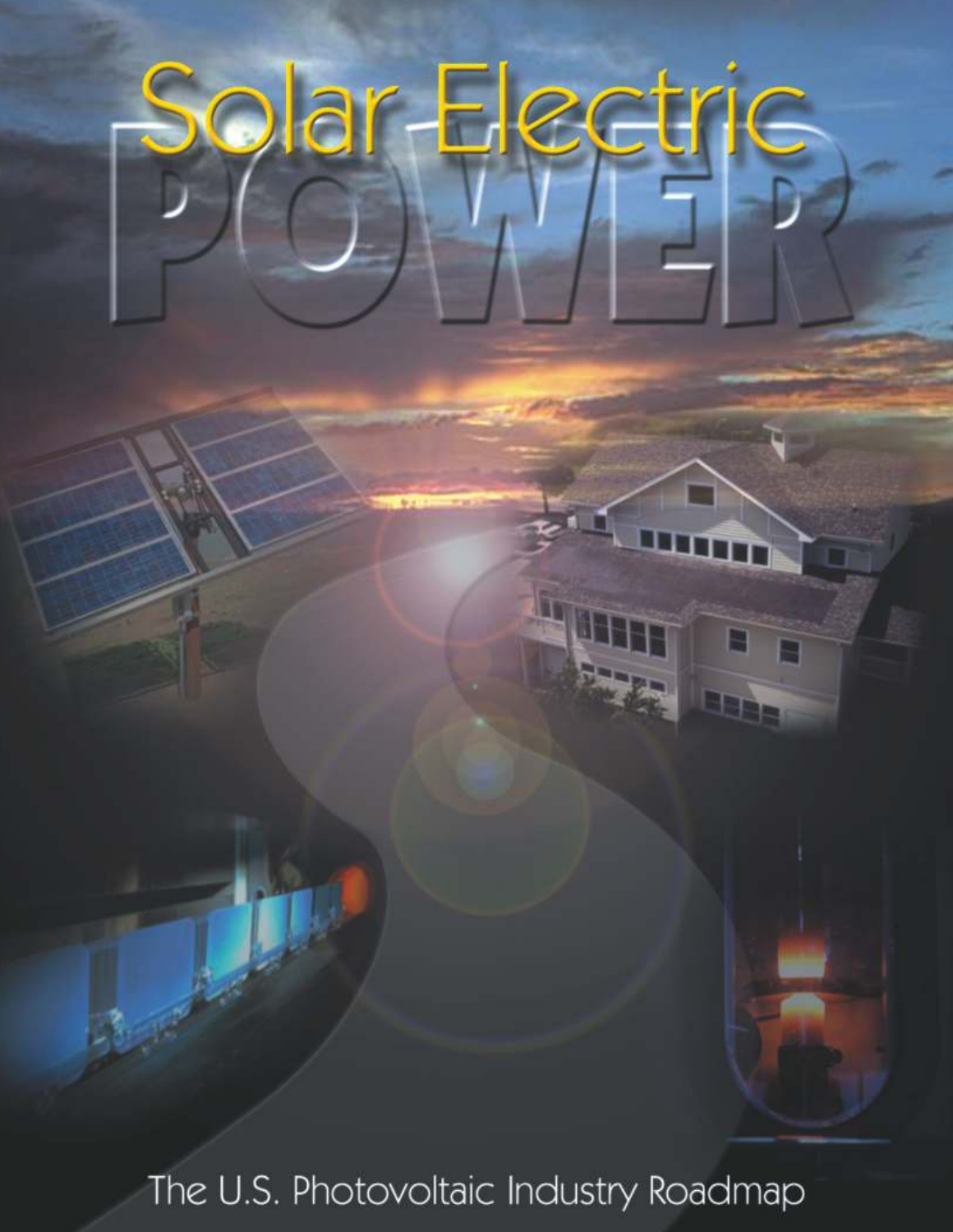# **CONTRIBUTORS**

#### **U.S. Photovoltaic Industry Roadmap Steering Committee**

- Allen Barnett, AstroPower, Inc.
- Larry Crowley (retired), formerly with Idaho Power
- J. Michael Davis, Avista Labs
- Chet Farris, Siemens Solar Industries
- Harvey Forest (retired), formerly with Solarex Corp.
- Glenn Hamer, Solar Energy Industries Association
- Lionel Kimerling, Massachusetts Institute of Technology
- Roger Little, Spire Corporation
- Michael Paranzino, Solar Energy Industries Association
- William Roppenecker (retired), formerly with Trace Engineering
- Richard Schwartz, Purdue University
- Harry Shimp, BP Solar
- Scott Sklar, The Stella Group, Ltd.; formerly with SEIA

#### **Roadmap Workshop Participants**

- National Center for Photovoltaics: Workshop on PV Program Strategic Direction, July 14-15, 1997 (Golden, Colorado)
- U.S. Photovoltaics Industry PV Technology Roadmap Workshop, June 23-25, 1999 (Chicago, Illinois)
- PV Roadmap Conference, December 13-14, 2000 (Dallas, Texas)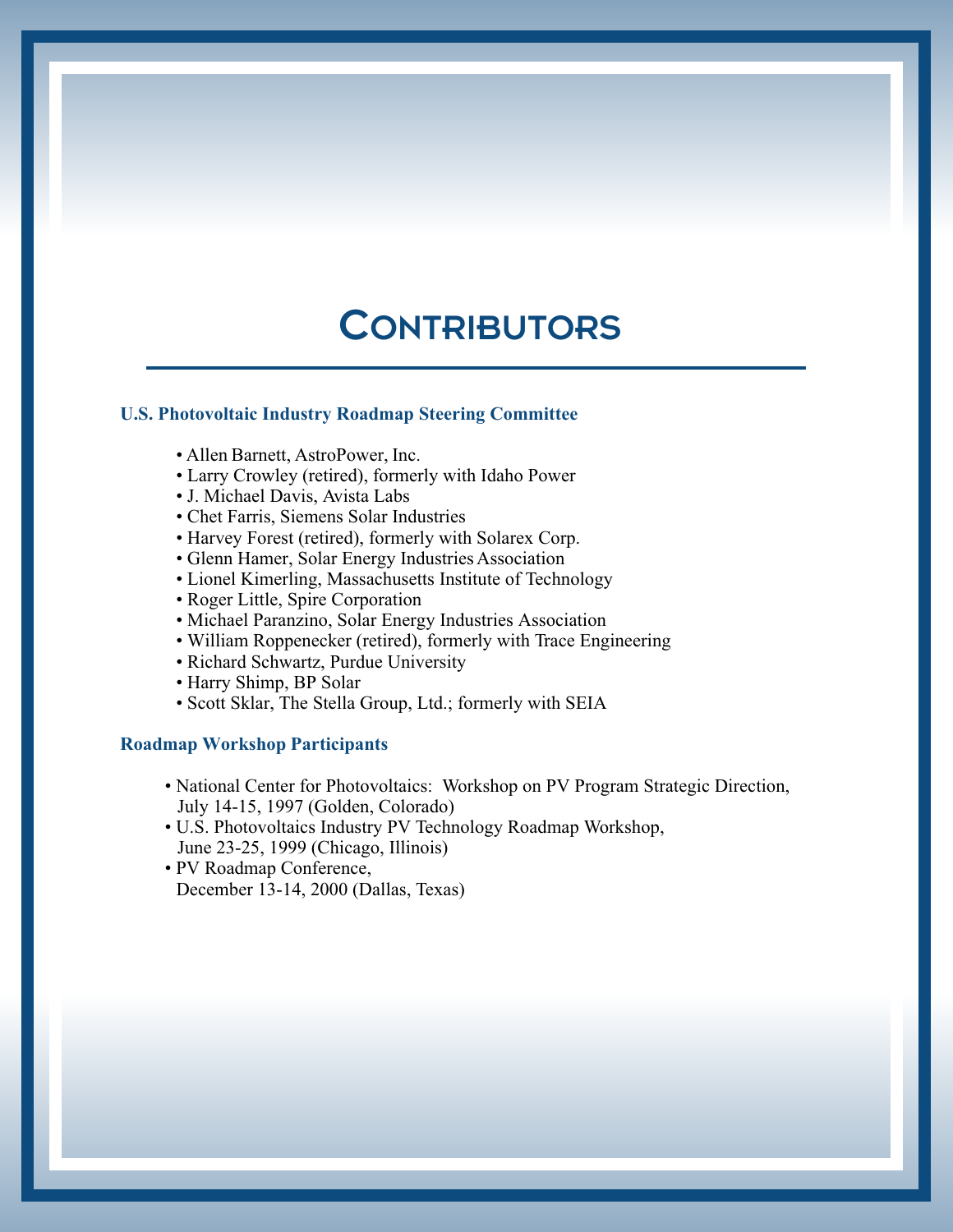# SOLAR-ELECTRIC POWER

### THE U.S. PHOTOVOLTAIC INDUSTRY ROADMAP

*"…providing the electricity consumer with competitive and environmentally friendly energy products and services from a thriving United States-based solar-electric power industry."*

Reprinted January 2003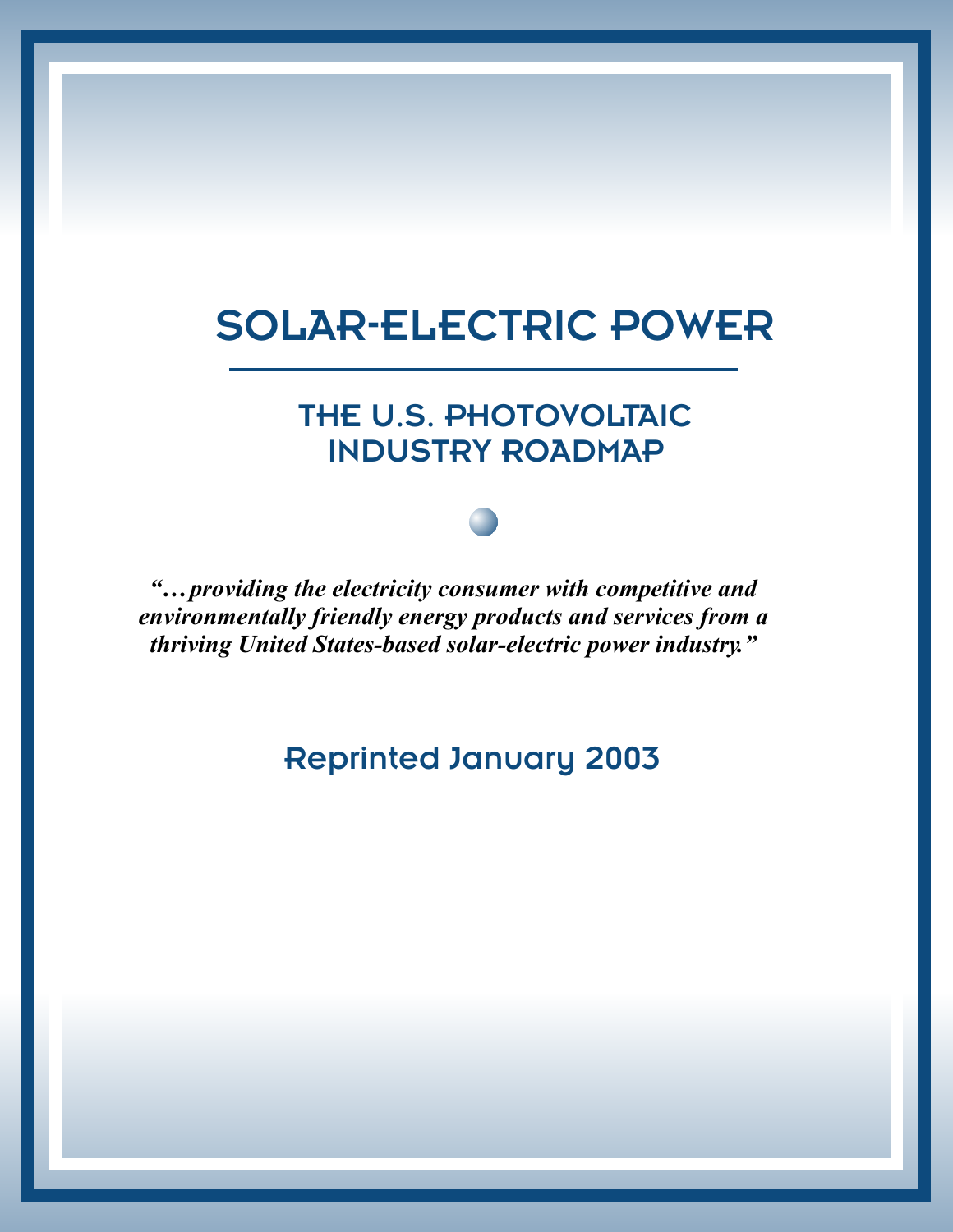### TABLE OF CONTENTS TABLE OF CONTENTS

| Chapter 1. Introducing the Photovoltaic Industry Roadmap  Full Speed Ahead           |  |
|--------------------------------------------------------------------------------------|--|
|                                                                                      |  |
|                                                                                      |  |
|                                                                                      |  |
| Chapter 5. Technical, Market, and Institutional Barriers  Bumps in the Road19        |  |
| Chapter 6. Commercializing Photovoltaic Solar-Electric Power  Ensuring Our Arrival25 |  |
|                                                                                      |  |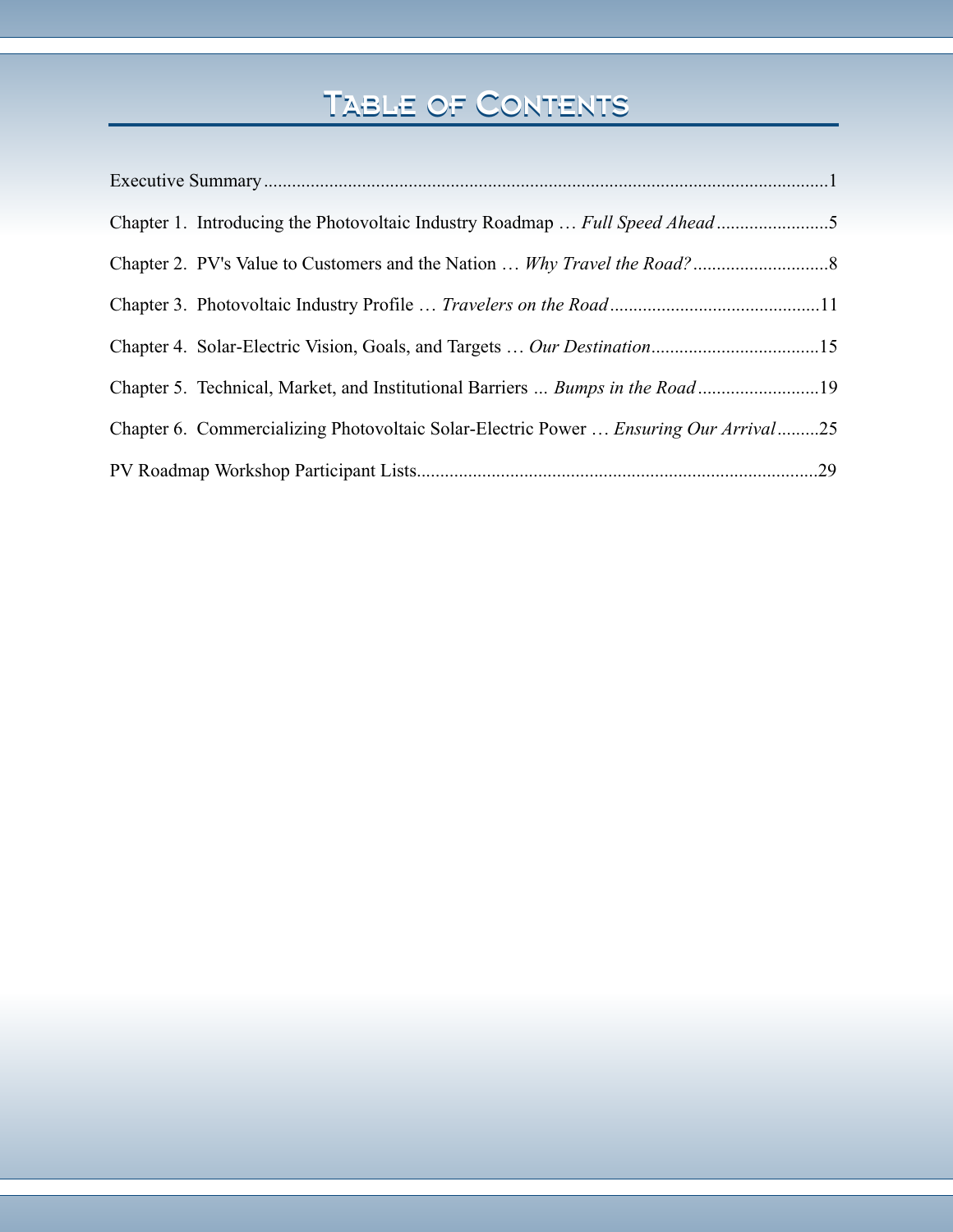# EXECUTIVE SUMMARY

*Make no mistake!* Photovoltaic solar electricity *can* deliver and *is* delivering clean, reliable, ondemand power in current markets worldwide. And it has been a "power of choice" for consumers during our own domestic needs for critical electrical service. Yes, it is a significant player in the United States and in the world's *long-term* energy portfolio. But solar electricity delivers electrical power *now* . . . and it can provide many more benefits.

Our challenge is to rapidly expand the U.S.-based photovoltaic (PV) industry's manufacturing capacity to meet growing demands. At the same time, we must significantly expand the domestic market to retain U.S.-based manufacturing plants and jobs.

To meet this challenge, we — the U.S.-based PV industry — have developed this roadmap as a guide for building our domestic industry, ensuring U.S. technology ownership, and implementing a sound commercialization strategy that will yield significant benefits at minimal cost. Putting the roadmap into action will call for reasonable and consistent co-investment by our industry and government in research and technology development. The energy security, environmental, and direct economic benefits will far exceed the investment. The benefits are immense, in both the near and long term, and are consistent with our nation developing a sound, secure energy strategy.

We emphasize that it is *not* our industry promise that photovoltaic technology will provide *all* our domestic electricity within the coming 20 to 30 years. However, PV *will* be a significant contributor within a portfolio of energy sources, with this roadmap laying out a course to meet those electricity needs when and where it makes economic and technical sense.

On the domestic front, our industry's goal is to meet 10% of U.S. peak generation capacity by 2030 — the energy equivalent of some 180 million barrels of oil in that year. By 2020, solarelectric power will be providing a significant share of *new*, added U.S. peak electricity generating capacity.

But why does this picture of the future make sense?

Generation of solar electricity coincides with the normal peak demand of customers. Additionally, photovoltaic energy does not pollute, uses a free and abundant fuel source, is controlled by the customer, can be located near the point of use, frees utility investment in distribution systems, slows the depletion of fossil fuels, and provides energy security and control.

Currently, solar electricity is not cost competitive with bulk, baseload power — but it does not *have* to be. Instead, it provides electricity when and where energy is most limited and most expensive — a highly valuable and tremendously strategic contribution. It does not simply *replace* some fraction of generation; rather, solar-electric power *displaces* the *right* portion of the load. Solar electricity mitigates the risk of fuel-price volatility and improves grid reliability, thus guaranteeing a more stable energy economy.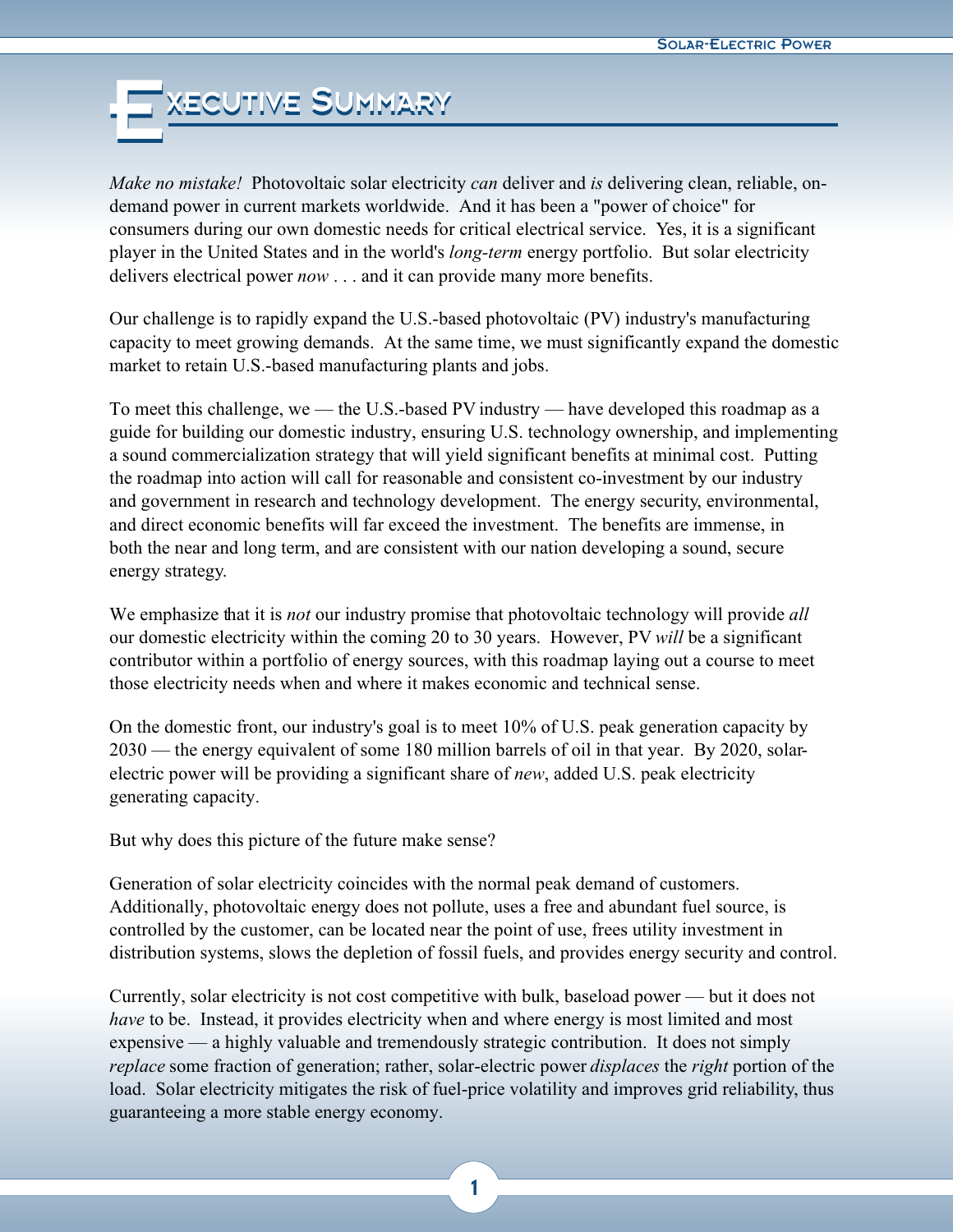Electricity from PV technologies allows consumers to spend their own money on energy, giving them control over their own investment. It is a free-market commodity, involving a mix of both large and many small businesses — with customer choice underpinning success and growth.

What must be done by the shareholders — by us, the industry, and by our government partners — in this venture? This roadmap defines these roles . . .

#### *In the near term*

During the next 3 years, the *solar-electric industry* will deliver quality products and services into the marketplace at fair prices. The industry will emerge during this period. We will continue to build our manufacturing capacities to meet growing demands both in the United States and in the rest of the world. And we will continue to provide economic value — building toward our expectation of a \$15 billion industry in 2020. Within 25 years, the industry expects to employ more than 150,000 Americans in high-value, high-tech jobs, which is about the size of the current glass industry.

To support these efforts, the *government —* at both the state and federal levels — needs to ensure a level playing field on which our solar-electric power industry may compete with other power players. It should also lower the barriers that hinder photovoltaics from being developed and deployed — something that can be done at little cost.

Government oversight and implementation is all that is required to bring about national net metering (equity in selling PV electricity to the grid at the utility retail rate), moderate residential tax credits at both the state and federal level, and manufacturing incentives (equity with other energy-product producers). We must work with the government to establish standards, codes, and certification, which are essential for consumer protection and acceptance. Government can also invest in delivering solar-electric power to its own facilities when and where it makes economic and technical sense — for example, in the areas of energy security, premium power, uninterruptible power sources, emergency shelters, and off-grid power systems.

#### *In the mid term*

During the period from 4 to 10 years, the major demands will fall on us, the *industry*, and on our partners in the *private and public sectors*. We will develop the needed technical products — whether for residential and commercial distributed generation or for architectural and building-integrated PV applications. Shares of our profits will be reinvested to ensure vitality and market growth. We will continue to grow our manufacturing capacities and the range of our product to meet consumer needs. Our impact on the supply of new electrical power in the United States will be significant, and this period will firmly establish PV technologies and the solar-electric industry.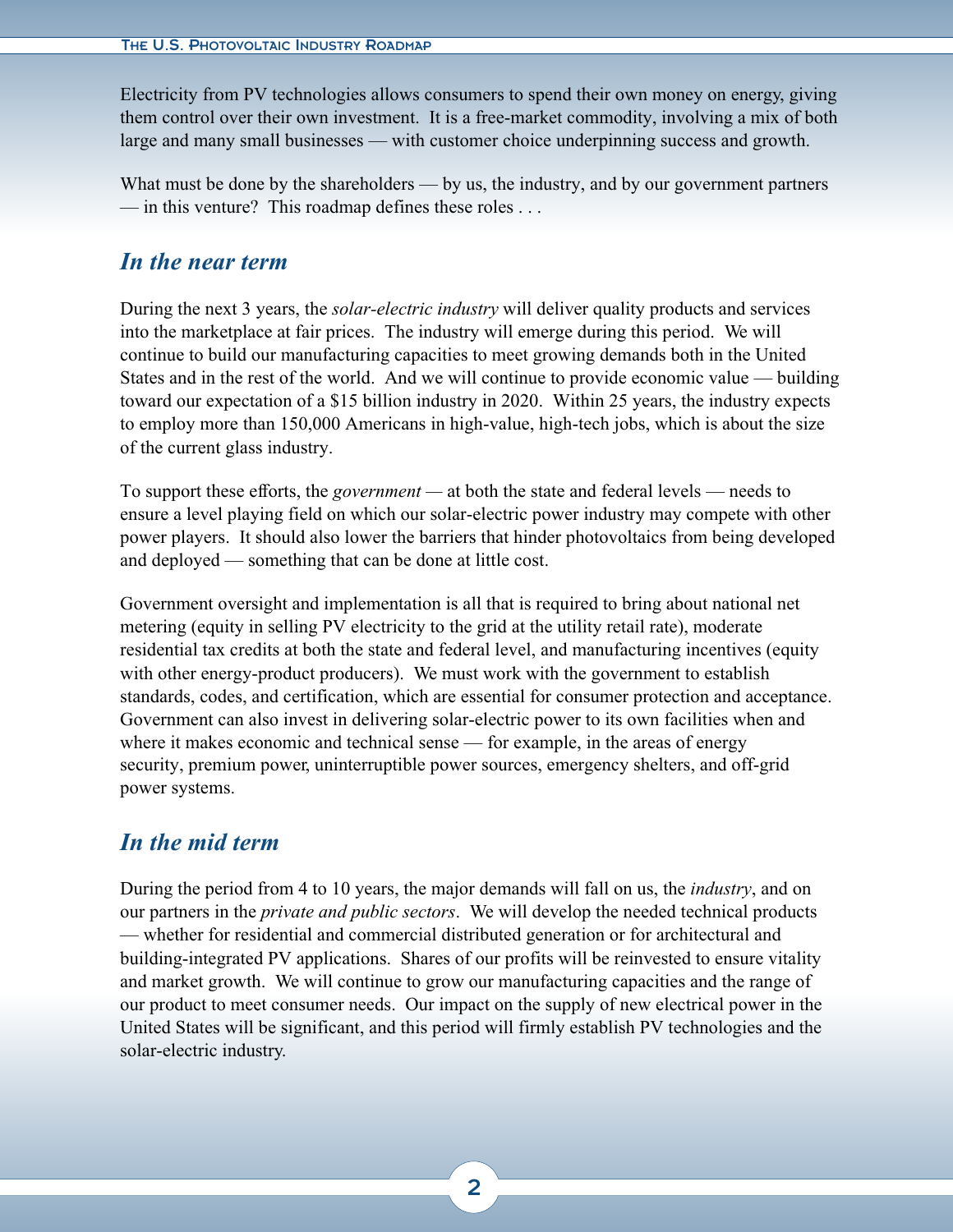|                 | Activities/Roles of the Solar-Electric Industry and the Government                                                                                                                                                                                                                                                                                                                                                                                          |                                                                                                                                                                                                                                                                                                                                                                                                                                                                                                                                |                                                                                                                                                                                                                                                                |  |  |  |  |  |  |
|-----------------|-------------------------------------------------------------------------------------------------------------------------------------------------------------------------------------------------------------------------------------------------------------------------------------------------------------------------------------------------------------------------------------------------------------------------------------------------------------|--------------------------------------------------------------------------------------------------------------------------------------------------------------------------------------------------------------------------------------------------------------------------------------------------------------------------------------------------------------------------------------------------------------------------------------------------------------------------------------------------------------------------------|----------------------------------------------------------------------------------------------------------------------------------------------------------------------------------------------------------------------------------------------------------------|--|--|--|--|--|--|
|                 | Near-Term (1-3 Years)                                                                                                                                                                                                                                                                                                                                                                                                                                       | Mid-Term (4-10 Years)                                                                                                                                                                                                                                                                                                                                                                                                                                                                                                          | Long-Term (11-20 Years)                                                                                                                                                                                                                                        |  |  |  |  |  |  |
|                 | <b>Research and Development (Technical Issues)</b>                                                                                                                                                                                                                                                                                                                                                                                                          |                                                                                                                                                                                                                                                                                                                                                                                                                                                                                                                                |                                                                                                                                                                                                                                                                |  |  |  |  |  |  |
| Industry Role   | • Develop advanced PV production equipment<br>• Improve throughput of products in<br>manufacturing processes<br>• Enhance investment capital<br>• Integrate R&D activities<br>• Create manufacturing partnerships<br>• Garner industry consensus and framework for<br>Manufacturing Center of Excellence, and<br>initiate operations<br>• Develop prepackaged PV systems for reduced<br>cost and improved reliability                                       | . Develop model for high-volume manufacturing<br>• Ensure steady flow of available silicon<br>• Agree on common equipment standards<br>• Research thin-film packaging<br>• Develop technology (e.g., building-integrated<br>PV, architectural glass)<br>• Develop small-scale, standardized PV products<br>for easy installation suitable for do-it-yourselfer<br>market<br>• Standardize PV systems for utility installation<br>on utility grids<br>• Complete fully operational Manufacturing<br><b>Center of Excellence</b> | • Create new materials and devices with high<br>efficiency and low cost<br>• Develop quality assurance/quality control<br>methods to test products on site<br>• Expand operation of Manufacturing Center of<br>Excellence in response to technology directions |  |  |  |  |  |  |
| Government Role | • Increase R&D emphasis on manufacturing<br>improvements<br>• Expand the use of PV in government facilities<br>where it makes economical/technical sense<br>• Continue PV R&D activities<br>• Support Manufacturing Center of Excellence                                                                                                                                                                                                                    | • Sponsor R&D to improve lifetime of PV<br>modules and systems<br>• Continue PV R&D activities<br>• Continue support for Manufacturing Center<br>of Excellence                                                                                                                                                                                                                                                                                                                                                                 | • Support basic research on materials for the next<br>generations of solar-electric PV systems<br>• Continue support for Manufacturing Center of<br>Excellence                                                                                                 |  |  |  |  |  |  |
|                 |                                                                                                                                                                                                                                                                                                                                                                                                                                                             | <b>Market Opportunities (Market Issues)</b>                                                                                                                                                                                                                                                                                                                                                                                                                                                                                    |                                                                                                                                                                                                                                                                |  |  |  |  |  |  |
| Industry Role   | • Increase sales and marketing budgets<br>• Invest in manufacturing capabilities to meet<br>demand in USA and abroad<br>• Support an independent, proactive industry<br>association                                                                                                                                                                                                                                                                         | . Obtain long-term, low interest financing for PV<br>• Build manufacturing capabilities<br>• Develop business models, rules, and products<br>for utility and power generator use of PV as<br>peak shaving alternative                                                                                                                                                                                                                                                                                                          | • Foster robust domestic and international market<br>for PV                                                                                                                                                                                                    |  |  |  |  |  |  |
| Government Role | • Establish moderate residential tax credits<br>(state and federal)<br>• Create manufacturing incentives (equity with<br>other energy-product producers)<br>. Invest in PV for facilities owned and operated<br>by government<br>• Support retail competition, as well as customer<br>options under traditional regulation, as<br>opportunities for customer acquisition of PV                                                                              | • Invest in retail infrastructure distribution<br>network<br>• Continue outreach, training, and public<br>awareness projects                                                                                                                                                                                                                                                                                                                                                                                                   | • Fully develop outreach, training, and public<br>awareness program<br>• Lobby for utility regulatory policies and<br>practices that provide open and competitive<br>market for PV                                                                             |  |  |  |  |  |  |
|                 |                                                                                                                                                                                                                                                                                                                                                                                                                                                             | Policy and Institutional Initiatives (Institutional Issues)                                                                                                                                                                                                                                                                                                                                                                                                                                                                    |                                                                                                                                                                                                                                                                |  |  |  |  |  |  |
| Industry Role   | • Increase understanding and public awareness<br>for business executives, federal and state<br>policy makers, and consumers about solar<br>electricity<br>• Lobby for fair and equitable utility practices<br>that allow solar electricity to compete on a<br>level playing field<br>· Support retail competition, as well as customer<br>options under traditional regulation, as<br>opportunities for customer acquisition of PV                          | • Invest in retail infrastructure distribution<br>network<br>• Continue outreach, training, and public<br>awareness projects                                                                                                                                                                                                                                                                                                                                                                                                   | • Fully develop outreach, training, and public<br>awareness training<br>• Lobby for utility regulatory policies and<br>practices that provide open and competitive<br>market for PV                                                                            |  |  |  |  |  |  |
| Government Role | • Adopt net metering in all 50 states<br>• Adopt uniform interconnection standards in<br>all 50 states<br>· Establish fair and equitable utility business<br>practices for PV, e.g., standby charges,<br>customer retention fees<br>• Support broad outreach aimed at business<br>executives, state and federal policy makers,<br>and consumers regarding solar electricity<br>• Give credit for PV in "urban airshed" programs<br>for offsetting emissions | • Support national and international standards<br>for PV products and components (e.g., ratings,<br>verification tools)<br>• Support PV infrastructure development (codes,<br>standards, certification)<br>· Establish environmental regulations that<br>explicitly value clean energy solutions such<br>as PV                                                                                                                                                                                                                 | • Continue to develop regulatory and policy<br>framework that supports PV<br>• Support tax incentive structure that encourages<br>development of clean energy                                                                                                  |  |  |  |  |  |  |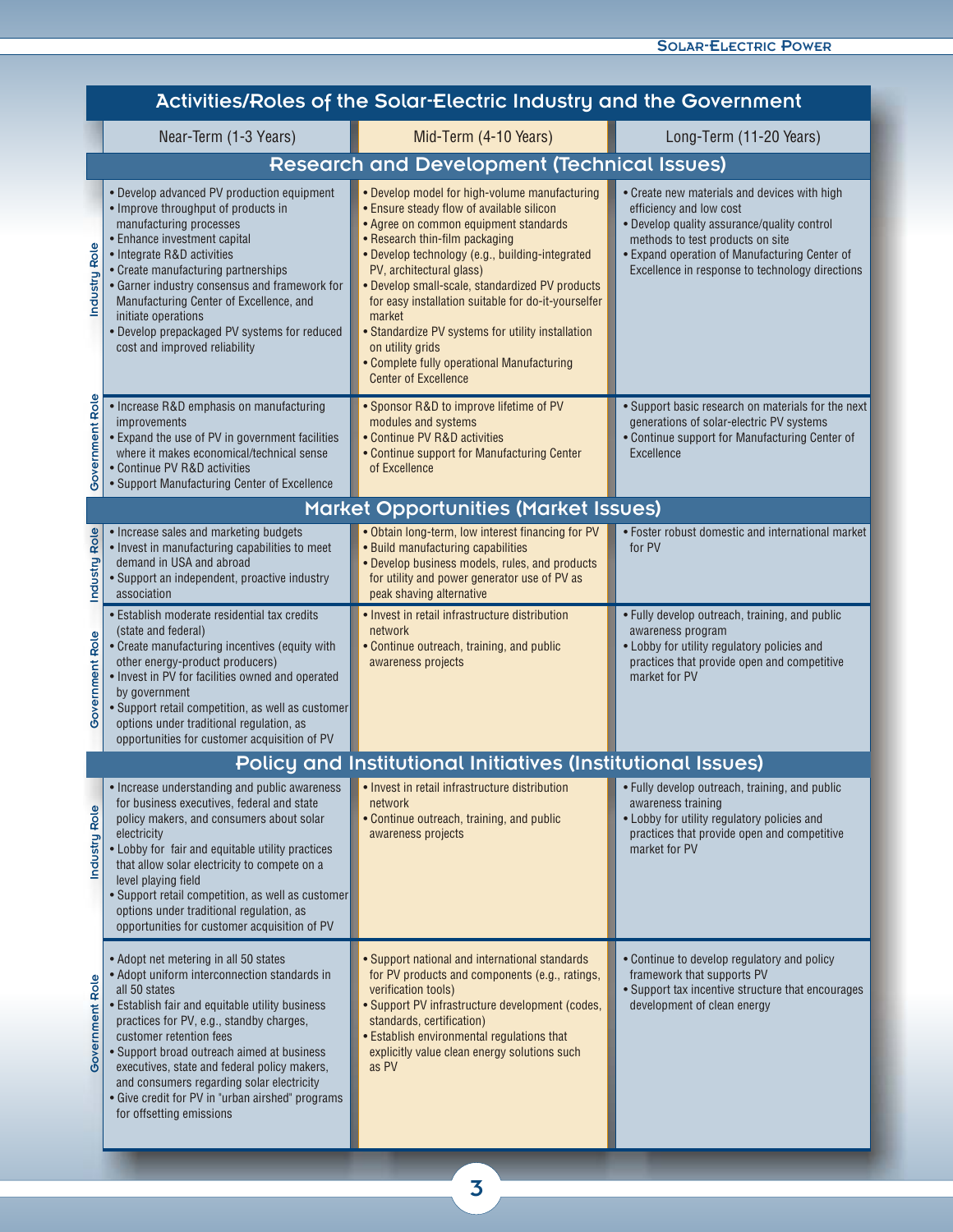#### *Over the long term*

During the 20 years of this roadmap, we must work together with government to maintain, in some areas — or regain, in others — our technical and research leadership of solar-electric technologies, from the semiconductor devices themselves to the electronics that control and ensure the quality of electricity produced.

The *industry* will invest in R&D to make manufacturing lines more effective, improve production throughput, and bring manufacturing to a position of world leadership. The *government* is asked to continue a reasonable investment in the nation's intellectual and research resource at national laboratories, universities, and other research organizations. This investment will guarantee needed improvement in existing technologies and the development of new and better technologies. These next-generation photovoltaic devices and products are vital for meeting future energy needs and maintaining U.S. leadership.

Our roadmap will guide U.S. photovoltaic research, technology, manufacturing, applications, markets, and policy through 2020. However, its ultimate success — the significant growth of solar electricity — depends on the investments, guidance, and attention given to it now. Photovoltaic solar power can be a significant part of our electrical energy economy in the future. How significant it is — and who owns it — depends on setting our sights in the right direction on the right road — *today.*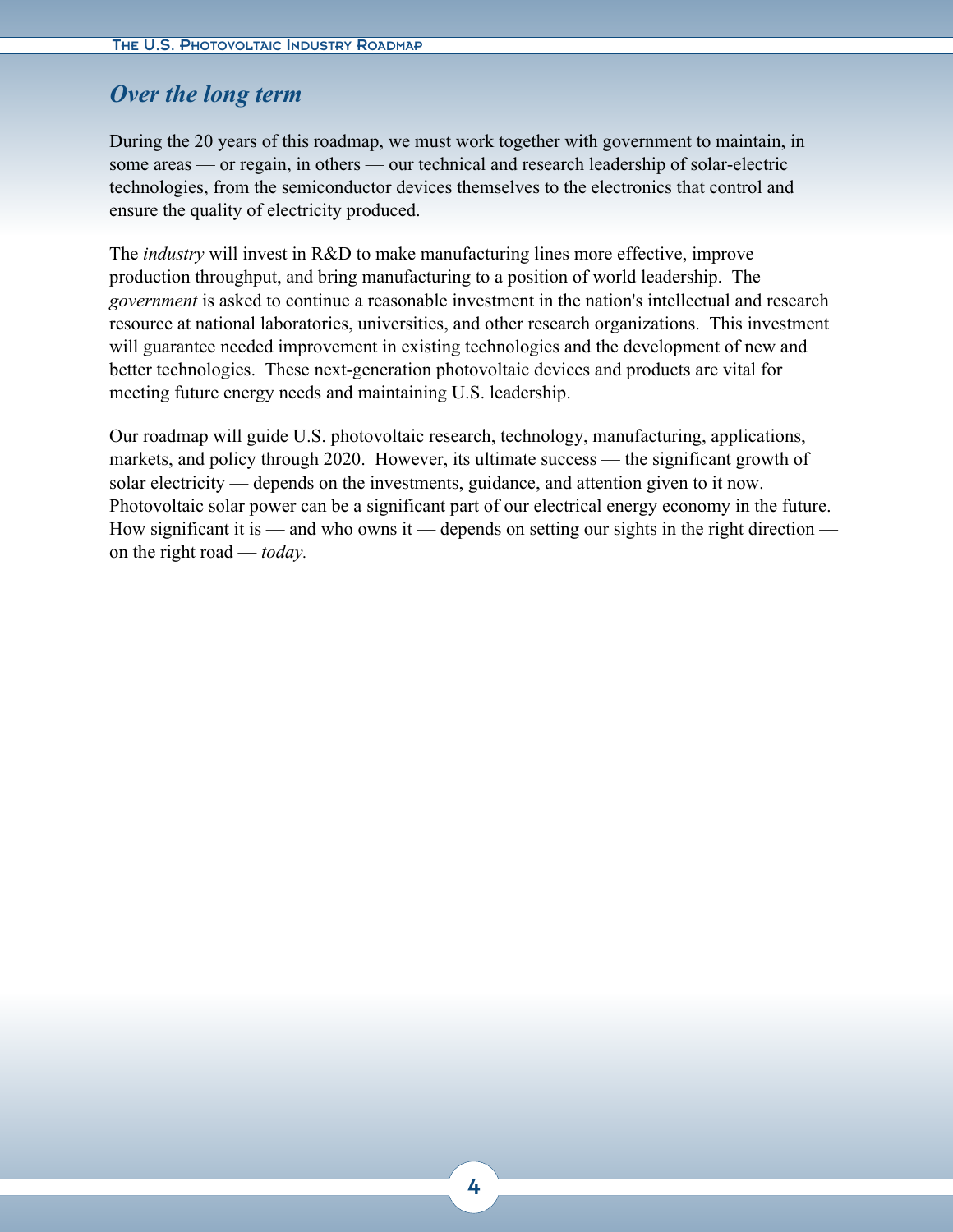# C HAPTER 1

# INTRODUCING THE PHOTOVOLTAIC INDUSTRY ROADMAP… FULL SPEED AHEAD CHAPTER 1

*"As we meet tonight, many citizens are struggling with the high cost of energy. We have a serious energy problem that demands a national energy policy….The [western United States] is confronting a major energy shortage that has resulted in high prices and uncertainty. I have asked federal agencies to work with California officials to help speed construction of new energy sources. And I have directed [the] Vice President, Commerce Secretary, Energy Secretary, and other senior members of my administration to develop a national energy policy….Our energy demand outstrips our supply. We can produce more energy at home while protecting our environment, and we must. We can produce more electricity to meet demand, and we must. We can promote alternative energy sources and conservation, and we must. America must become more energy independent, and we will."*

- President George W. Bush<sup>1</sup>

The  $21<sup>st</sup>$  century brings numerous challenges and opportunities that will affect our nation's energy, economic, and environmental security. Global economic and population growth. Technological advances. Utility restructuring. Greater demand for power quality and reliability. Environmental sensitivities. Global warming. These major driving forces underlie the need and the opportunity — for improving our nation's systems for generating and delivering energy.

Some of these forces have already affected our nation's energy supply and security. For example, the prices of natural gas and oil have increased dramatically and have exhibited considerable volatility. Electricity restructuring in California has caused enormous increases in electricity prices recently, while during the summer of 1999, stress on the transmission and distribution system caused widespread power outages that affected millions of people and thousands of businesses. Meanwhile, our nation is increasingly reliant on imported fossil fuels.

A comprehensive national energy strategy is required to meet these challenges. Renewable energy will be an important element of an energy portfolio that improves our energy security, preserves our environment, and supports economic prosperity. A portfolio of renewable energy technologies could provide a significant fraction of the nation's electricity generation requirements and, in concert with other generation sources, provide more reliable power.

Significant among the renewable technology options is solar-electric power — specifically photovoltaics (PV), which is a semiconductor technology that converts sunlight *directly* into electricity. The "photovoltaic effect" produces direct-current (DC) electricity, while using no moving parts, consuming no fuel, and creating no pollution.

1 President George W. Bush, February 27, 2001.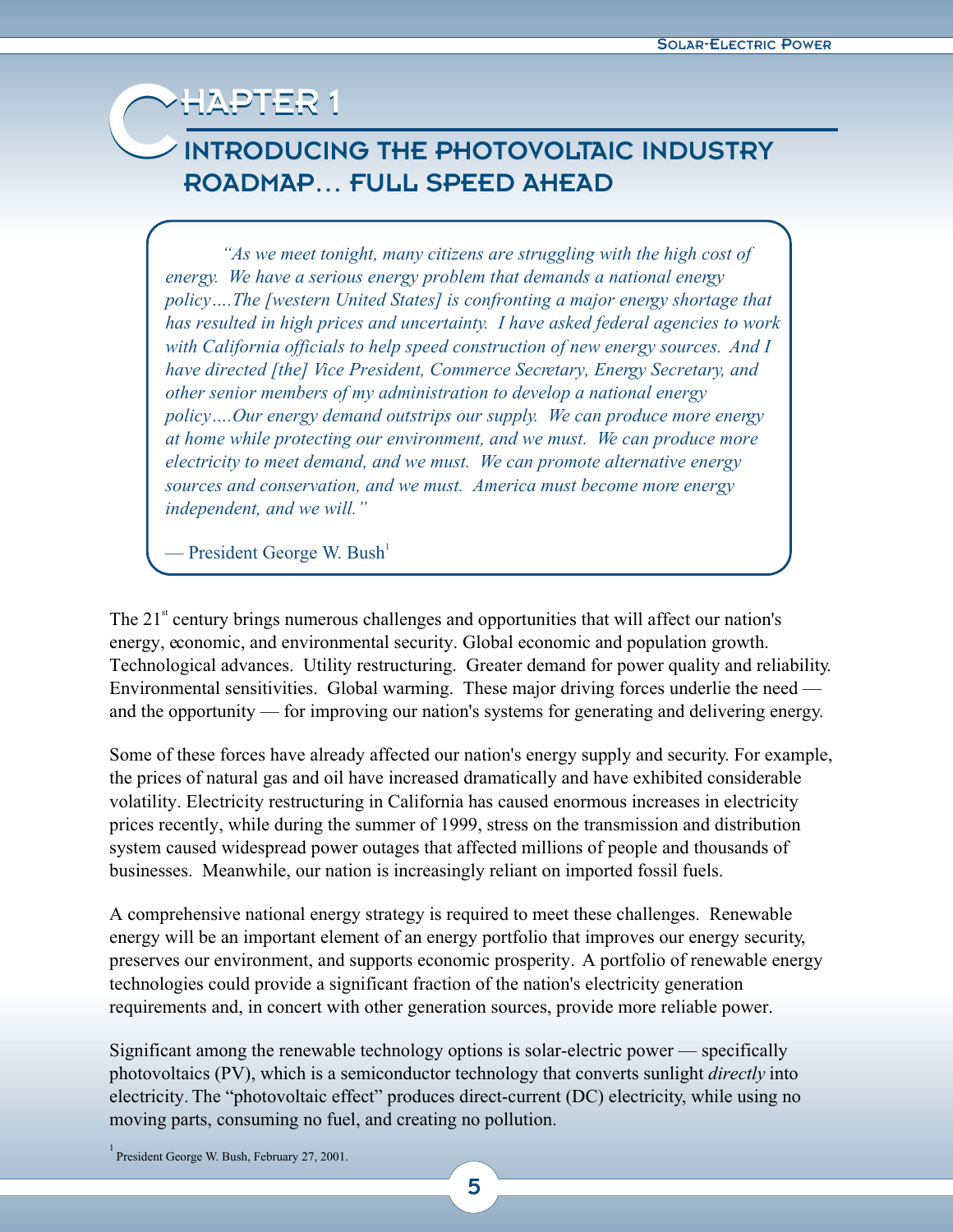#### THE U.S. PHOTOVOLTAIC INDUSTRY ROADMAP

Solar-electric power is ideally suited to be a major contributor to an emerging national energy portfolio. The U.S. electrical grid will increasingly rely on distributed energy resources in a competitive market to improve reliability and moderate distribution and transmission costs and on-peak price levels. Distributed power also allows greater customer choice — for example, some consumers place great value on power reliability or clean power, as well as on low energy cost. In addition, many regions of the United States are becoming limited by transmission capacity and local emission controls. Solar-electric power addresses these issues because it is easily sited at the point of use with no environmental impact. Moreover, because sunlight is widely available, the United States can build a solar-electric infrastructure that is geographically diverse and less vulnerable to international energy politics and volatile markets based on fossil fuels.



Figure 1 - Solar electricity from photovoltaics can be used in a wide variety of applications, which include: (a) building-integrated PV, (b) water pumping, (c) communications, (d) large-scale utility power, and (e) roadside emergency phones.

The International Energy Agency (IEA) projects that 3000 GW of new capacity will be required globally by 2020, valued at around \$3 trillion; IEA also projects that the fastest-growing sources of energy will be supplied by renewables.<sup>2</sup> Much of this new capacity will be installed in developing nations where solar-electric power is already competitive. Clearly, the nation that can capture a leadership position has the potential for substantial economic returns.

The United States has long been the world's leader in photovoltaic research, technology, manufacturing, and sales. But other countries have awakened to the potential of photovoltaics and its rapidly growing markets. These countries are accelerating their own efforts to secure dominant technologies and global market share. Consequently, over the past few years, the United States has lost its dominant market share and now risks losing its lead in developing and commercializing technology. If we do not rise to the challenge of reestablishing a leadership position, then our domestic PV industry — which includes U.S.-based manufacturers, distributors, and installers — will continue to lose technology leadership, market share, jobs,<sup>3</sup> and revenues. We will be importing PV products to meet domestic demands for electricity — a position similar to the one we are in regarding petroleum.

2 IEA's *World Energy Outlook 2001, Executive Summary* (See www.eia.doe.gov/oiaf/aeo).

 $3$  Currently, our expanding U.S. PV industry directly employs some 20,000 people and indirectly supports more than 100,000 jobs. See M. Renner, "Energy Alternatives and Jobs," *Renewable Energy World,* November-December 2000, 27-32; Solar Electric Industries Association, *Solar Jobs for Today & Tomorrow* (See http://www.seia.org/sf/sfjobs.html).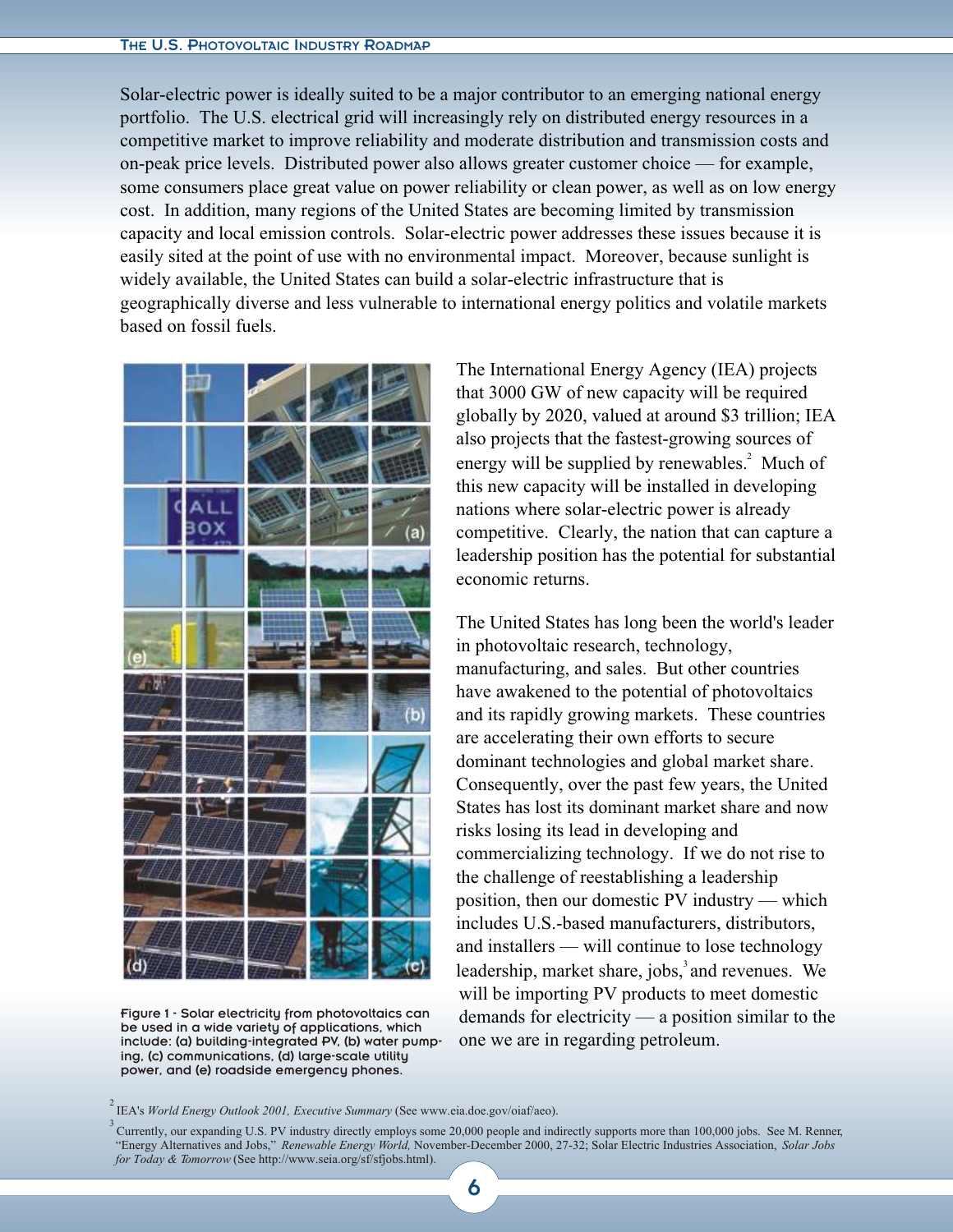We in the U.S.-based PV industry are working hard to meet growing market demand, confront increasing foreign competition, and build a stronger leadership position, because we realize the environmental, economic, and energy security benefits of a large and profitable PV industry within the United States. To do so, we have devised a unified industry roadmap with a vision and long-term strategies, goals, and targets through 2020. We have held two high-level meetings — the first in Chicago and the second in Dallas — in the past year to collectively develop this strategy.

Export markets —for example, village power in remote areas of the world — are significant and represent a substantial portion of current sales for our industry. These markets will *continue* to be a major part of the sales and marketing strategies of our PV industry. But because of the importance of solar-electric technology to the interests of the United States and the domestic consumer, it is imperative to develop a plan that clearly identifies our *domestic* markets as a major target for growth, sales, and consumer use.

Our roadmap will help to guide U.S. photovoltaic research, technology, manufacturing, applications, market development, and policy through 2020. Its success will depend on the direction, resources, scientific and technological approaches, and continued efforts of the "best and the brightest" among industry, the federal government, research organizations, and our educational institutions.



Figure 2 - Annual world PV shipments showing U.S. and non-U.S. production (in MW). Percent of U.S. market share is shown in light brown in the background.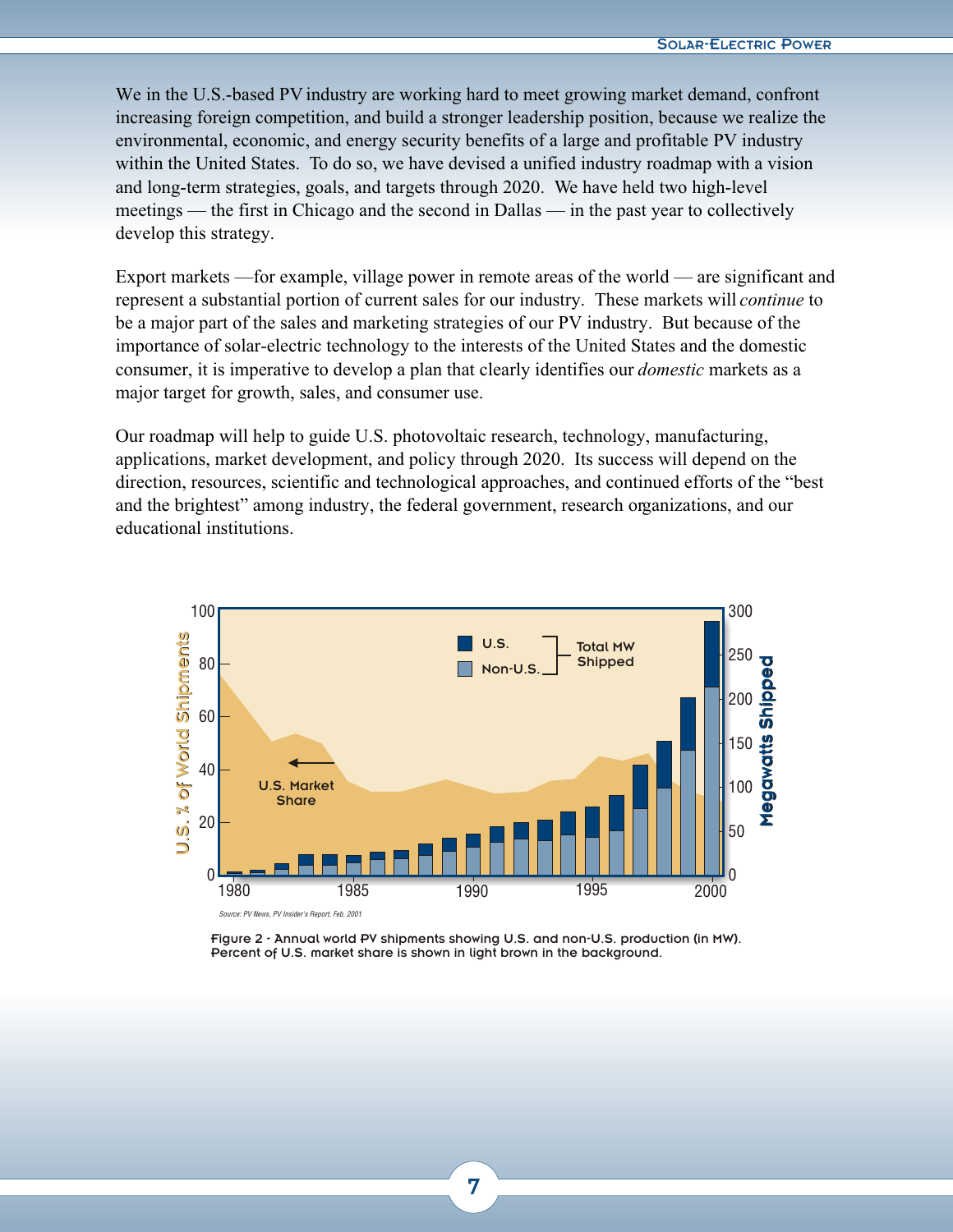# C HAPTER 2

# PV'S VALUE TO CUSTOMERS AND THE NATION … WHY TRAVEL THE ROAD? CHAPTER 2

*"Sooner or later we shall have to go directly to the sun for our major supply of power. This problem of the direct conversion from sunlight into power will occupy more and more of our attention as time goes on, for eventually it must be solved."*

— Edison Pettit, Wilson Observatory, 1932

Americans are clear about their preferred energy future — plentiful and reliable sources of clean energy at reasonable prices. At the same time, a number of drivers, trends, and issues make meeting these preferences difficult. Global economic and population growth, technological advances, power quality and reliability problems, environmental challenges, and utility restructuring underscore the need and opportunity for re-engineering the nation's energy generation and delivery systems in the coming years. So, although photovoltaics is not the entire solution to these challenges, this renewable-energy option can be an important contributor to the energy picture of the United States and the world.

Photovoltaics has a variety of attributes that will make it an important component of our nation's energy future. PV is a versatile electricity technology that can be used for many applications, from the very small to the very large. It is a modular technology that enables electric generating systems to be built incrementally to match growing demands. PV is easy to install, maintain, and use. It is a convenient technology that can be used anywhere there is sunshine and that can be mounted on almost any surface. PV can also be integrated into building structures to maximize aesthetics and multifunctional value. These positive attributes allow PV to address the following market drivers for energy in the United States.

*Reliable power and power quality.* The cost of power interruptions is very large, and some customers — for example, those with vital Web servers or critical hospital or industrial needs cannot tolerate power interruptions or poor-quality power. Each year, U.S. businesses spend some \$2 billion for industrial uninterruptible power supplies while consumers purchase another 200,000 small generators (about 3 kilowatts) because of concerns regarding power quality and reliability. Furthermore, losses incurred by businesses due to power quality and reliability problems account for more than \$30 billion each year.<sup>4</sup>

Dispersed-generation sources, such as PV, can improve grid reliability by reducing stresses on transmission and distribution systems. Photovoltaic technologies, in particular, provide ultimate power reliability with on-site generation. The reliability of photovoltaics is underscored, for

<sup>4</sup>  Imre Gyuk, EESAT2000 Conference Paper, *Electrical Energy Storage Systems, Applications and Technologies*, Orlando, Florida, September 18- 20, 2000; Venture Development Corporation. "The Global Markets for Uninterruptible Power Supplies, Volume 1: North America 5.0 KVA and Under," March 1999 (http://www.vdc-corp.com/news/news99/pr99-13-frames.html); Venture Development Corporation, "The Global Markets for Uninterruptible Power Supplies, Volume 2: North America Over 5.0 KVA," April 1999 (http://www.vdc-corp.com/news/news99/pr99-14 frames.html).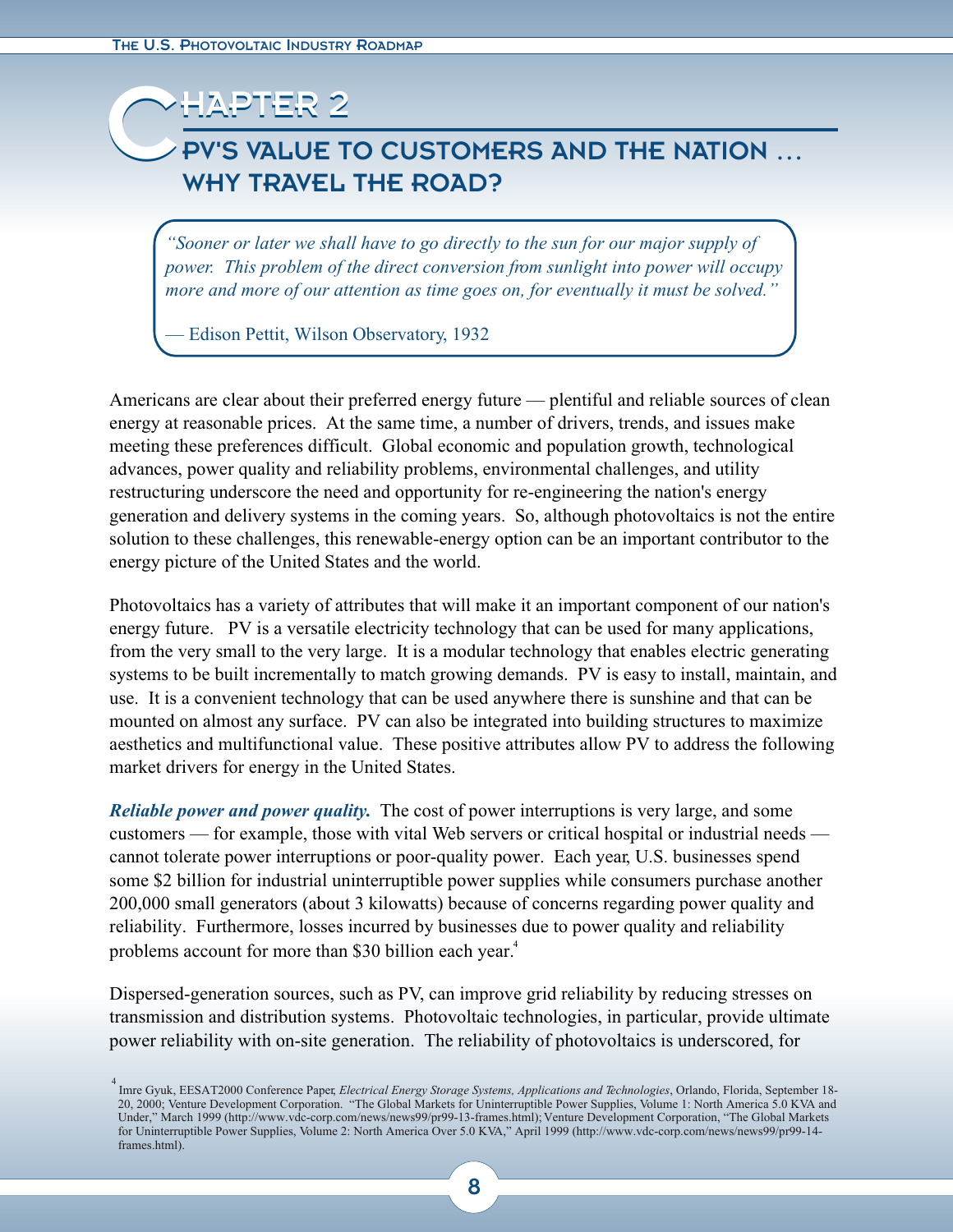example, by San Francisco's recently announced plan to install photovoltaic-powered traffic stoplights that have backup battery power at 100 key intersections. The City will rely on PV to prevent dangerous traffic snarls during potential rolling blackouts due to a strain on conventional power generation.<sup>5</sup> As noted, in this stand alone application of PV, a battery backup ensures that power is available even at night or when the sun isn't shining. For a grid-connected application, the grid uses the generated solar electricity "while the sun shines," saving the use of conventional fuel. In effect, this unspent fuel acts as the storage (backup) for electricity needed at other times (e.g., at night).

Plentiful power where you need it. Solar-electric power systems provide a domestic source of energy that is plentiful, sustainable, and available throughout the United States. As an example, one utility — Sacramento Municipal Utility District — estimates that sufficient commercial and residential roof space, parking lots, and transmission corridors exist with south-to-west orientation for solar-electric power to provide 15% of its peak power needs. To grasp the potential of solar-generated power, the total electricity demand for the United States today could be supplied by PV systems covering only 0.4% of the nation in a high-sunlight area such as the Desert Southwest — an area about 100 miles by 100 miles. In reality, though, this power generation will be distributed across the United States, bringing generation sources close to the consumer point of use.

*Customer choice.* Increasingly, electricity customers want to choose their energy supplier, for both greater control of their power and to illustrate other personal values, such as concern for the environment. Photovoltaic solar-electric power increases customers' choice over the type of energy resource desired. Customers can have PV panels mounted on their homes and businesses. Business and industry owners can generate power for industrial processes and to heat and aircondition multi-family residential and commercial buildings and facilities. Businesses can also use PV to meet their critical power needs during power outages and shortages. In a competitive marketplace, customer choice will rely on interconnection and net-metering standards that fairly compensate grid-connected PV users for the energy they generate and that provide safe, secure interconnections with the power grid.

*High value and appropriate applications.* Customers — whether residential, commercial, or industrial — recognize that many factors besides price affect the value of energy: for example, power reliability, power quality, freedom from price volatility, or preference for environmentally clean technologies. Utility companies that invest in PV for their customers will be more competitive in the future. As the utility market deregulates, customers will choose their electricity providers based, in part, on the offered price and on desired preferences. As customers learn more about the benefits of PV, solar-electric power will become the power of choice for a larger number of customers and in increasingly diverse applications.

<sup>5</sup> "February 2001, Miscellaneous," *San Francisco Chronicle*, 2/1/01, Article posted on NCPV Hotline, (http://www.nrel.gov/ncpv/hotline\_feb2001.html).

9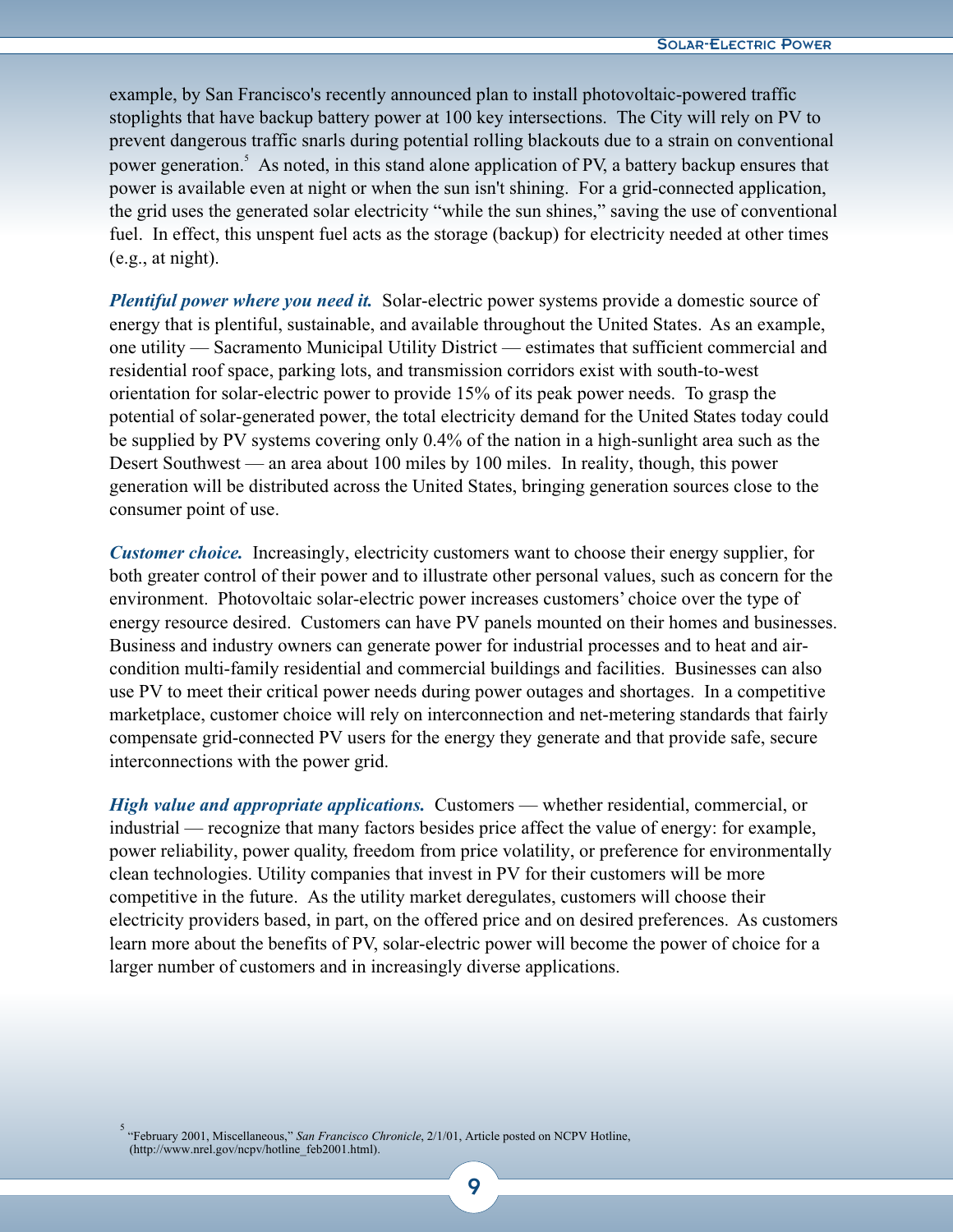As an example of this situation in another country, Japanese homeowners exhibit a willingness to buy PV — even at about twice the cost of conventional grid-supplied power. Having few domestic sources of conventional energy, Japanese consumers place high value on personal control over their energy future. In the United States, citizens typically have no perception of a power shortage; historically, power has been relatively inexpensive. But in the long term, energy will become more expensive on a national and global basis, and consumers need to prepare for the bump if local electricity rates begin to climb.

*Environmental quality.* Solar-electric photovoltaic systems, which produce no atmospheric emissions or greenhouse gases, make environmental sense for our nation. Compared to fossilgenerated electricity, each kilowatt of solar photovoltaics could prevent substantial emissions that endanger our environment and personal health. Typically, on an annual "per kilowatt" basis, PV offsets or saves up to 16 kilograms of nitrous oxides (NOx), 9 kilograms of sulfurous oxides (SOx), and 0.6 kilogram of other particulates. In addition, one kilowatt of PV typically offsets between 600 and 2300 kilograms of carbon dioxide  $(CO_2)$  per year. These savings, of course, vary with regional fossil fuel mix and solar insolation.

Building a PV infrastructure provides insurance against the threat of global warming and climate change. For example, a 2.5-kilowatt system covers less than 400 square feet of rooftop area and supplies the necessary electricity for a typical U.S. home. The annual amount of carbon dioxide saved by the system is about equal to that emitted by a typical family car during the same year.

Environmental and power-transmission limitations increasingly constrain our nation's population from increasing or even meeting their power needs. Little room exists to build intraurban power plants, and public tolerance is low for new transmission lines. As a long-term strategy, distributed PV brings generation to the point of customer use to meet moderate peak loads — electricity when and where it is most needed.

PV's value to customers is straightforward — it is about choice. Choice of supply, generation, and use. We can see our preferred future, where solar electricity meets a significant portion of customer demand. PV is truly the power of choice.

6 EPA, "Demonstrating Pollution Reduction Capability of Photovoltaics" (See 199.223.18.230/epa/rew.nsf/soloar/index.html for solar calculator); P.D. Moskowitz, "Photovoltaics: Environmental, Safety and Health Issues and Perspectives," *Progress in Photovoltaics, Millennium Issue*, **8**, 27-38, 2000.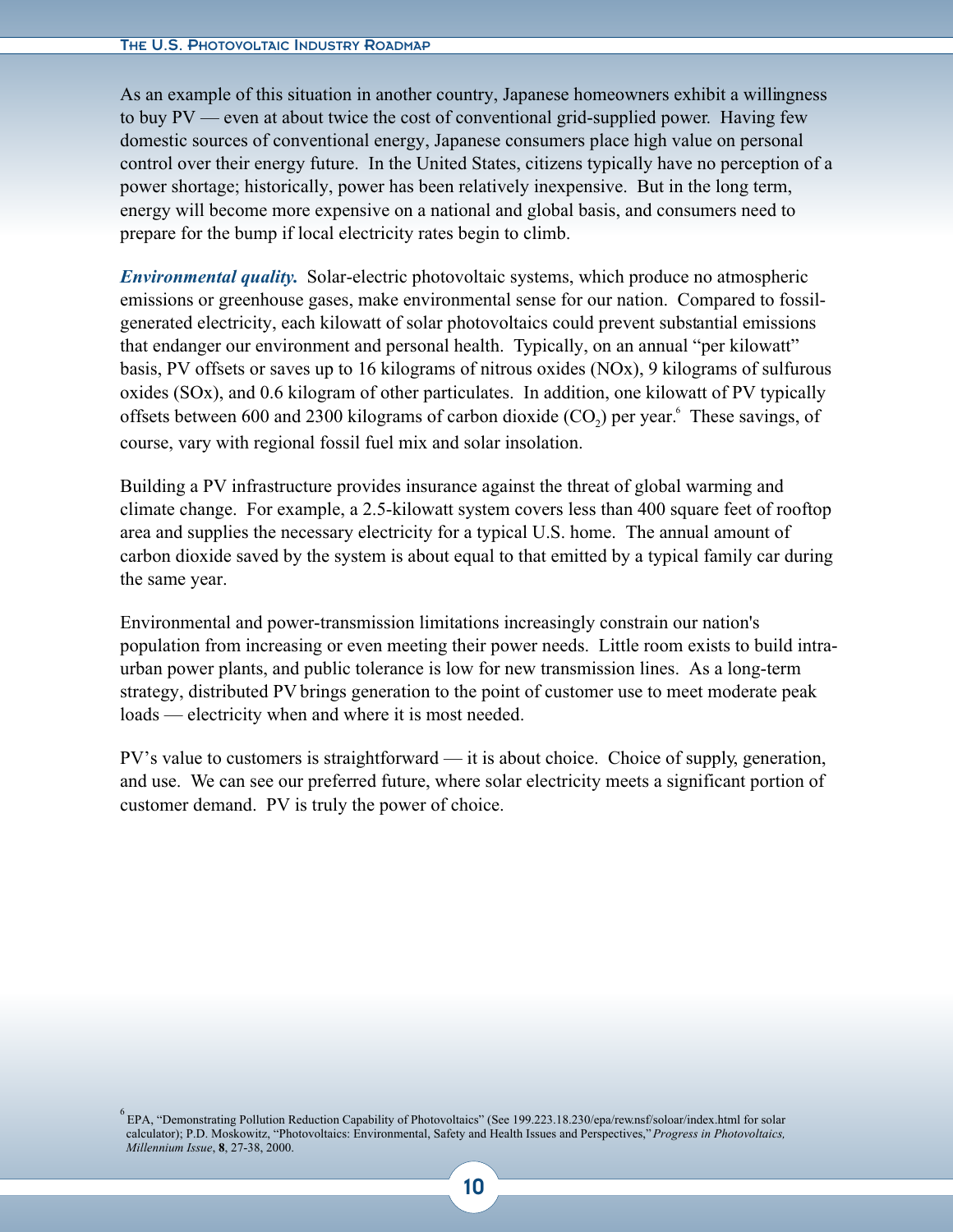# C HAPTER 3

# PHOTOVOLTAIC INDUSTRY PROFILE … TRAVELERS ON THE ROAD CHAPTER 3

*"Photovoltaics is a significant part of our current business and is growing as the solar-electric industry expands in response to the demands for its products and services. This is especially true with the impacts of the building-integrated PV and architectural glass markets that are just beginning."*

— Chris Cording, 2001, AFG Glass, Inc.

The photovoltaics industry directly impacts diverse parts of U.S. commerce. We contribute technology, research, manufacturing, training, installation, and clean electric power. Worldwide in 2001, the photovoltaic solar-electric business is about \$2 billion and growing. We currently



employ some 20,000 of America's most skilled and experienced workers in high-value, high-tech jobs. And by 2020, we fully expect to grow toward a workforce of  $150,000^7$  — about the size of the current glass industry — as this roadmap is implemented. Several years beyond 2020, we will be double this employment level — with jobs at the same level currently supported by General Motors or the U.S. steel industry.

We are engineers, scientists, managers, architects, builders, planners, educators, sales people, entrepreneurs, skilled laborers, financiers, designers, and

Figure 3 - Direct and indirect jobs over the 20 years of this roadmap.

investors — with a common goal of bringing *electricity* 

*consumers competitive and* 

*enxiranmentalbr.friendly energy pmalucta and ser* rices at lat will benefit them, the United States, our "Energy Alternatives and Jobs," *Renewable Energy World*, v.3, n.6, Nov/Dec 2000, pp. 26-32.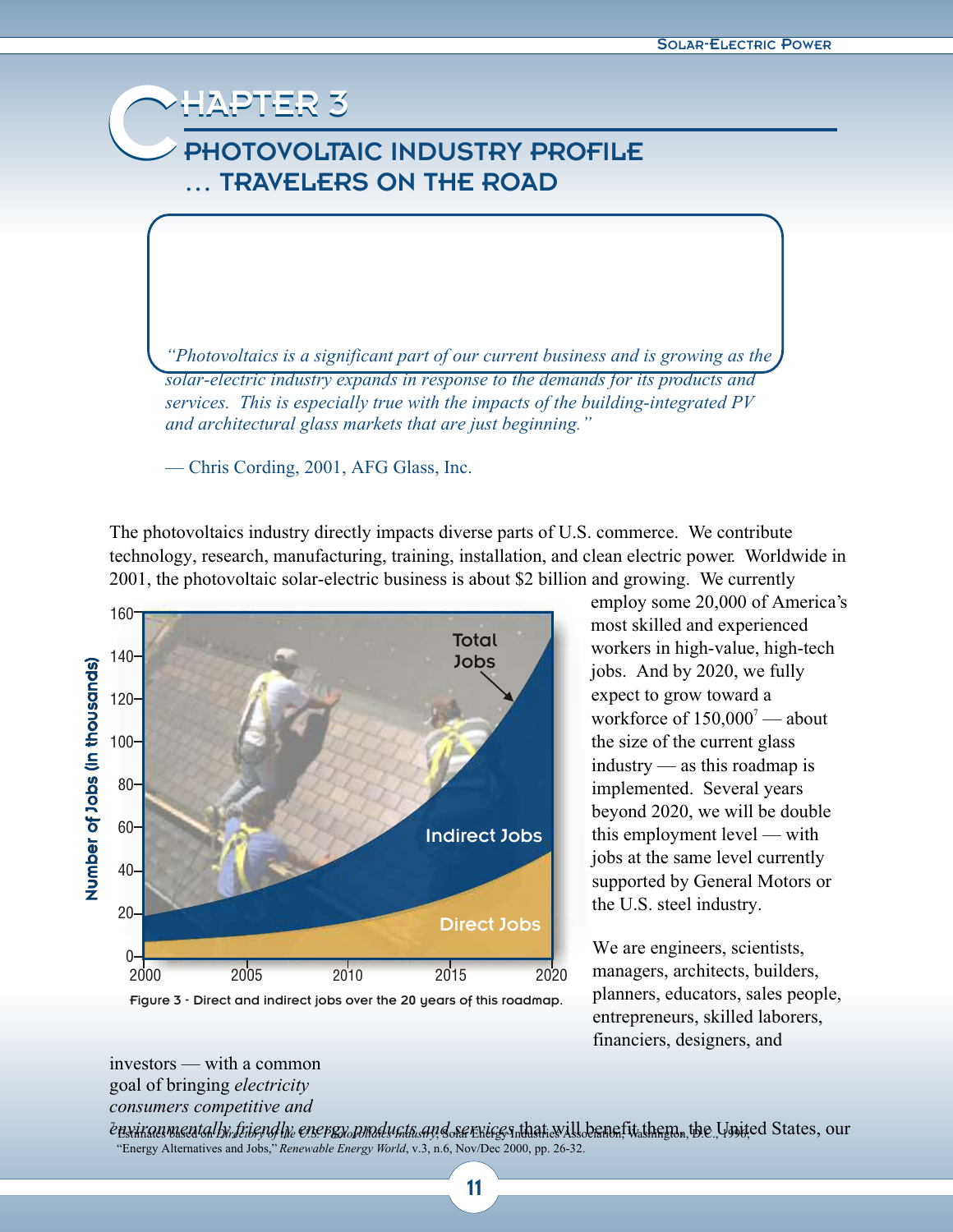Automated teller machines (ATMs), cellular telephones, pagers, global positioning systems for transportation, microwave transmissions, communication repeaters, direct TV — all these products already depend on photovoltaic power for their information transfer. Emergency warning systems, telephones and telecommunications, uninterruptible power supplies (UPS), premium power, highway, information, and construction signs, and numerous consumer products have selected PV for reliable and best-option power in our everyday living. The demand is growing for residential and commercial distributed generation, because solar electricity *can* and *is* helping to solve the critical power delivery problems spreading throughout our nation. We are

U.S. industry, U.S. jobs, U.S. technology united to be a positive and significant contributor to U.S. electricity security and its energy portfolio.

*Who We Are — the People and Organizations Bringing You Solar Electricity — and What We Do* 

We are the semiconductor *solar cell and module manufacturers and vendors* who provide the building blocks for the solarelectric power system. We represent some two dozen companies with three dozen manufacturing sites in this country alone. In 2000, we shipped about one-third of the world's module products — some 75 megawatts. Our manufacturing capacity has doubled in the past 5 years, and we expect another doubling within the next 3 years, with an arsenal of technologies that includes crystalline, thin-film, and concentrator products. Our business has exceeded \$500 million per year, and we contribute positively to the nation's balance of payments with an aggressive export market.



Figure 4 - A wide variety of manufacturers, businesses, regulatory boards, and educational organizations help bring high-quality solar-electric power to consumers.

We are PV equipment manufacturers, designing and supplying the equipment needed to fabricate devices, assemble modules, and test products. We are the lifeline for the industry, challenged to anticipate evolving technology and to be ready with required fabrication and measurement systems when those products are set for production. Because of the nature of PV products, much of the equipment is specialized, with some equipment adaptable from the semiconductor electronics industry. Therefore, we serve more than 50 companies, including both solar-cell and module manufacturers who maintain relationships with PV-dedicated businesses and semiconductor industry equipment suppliers.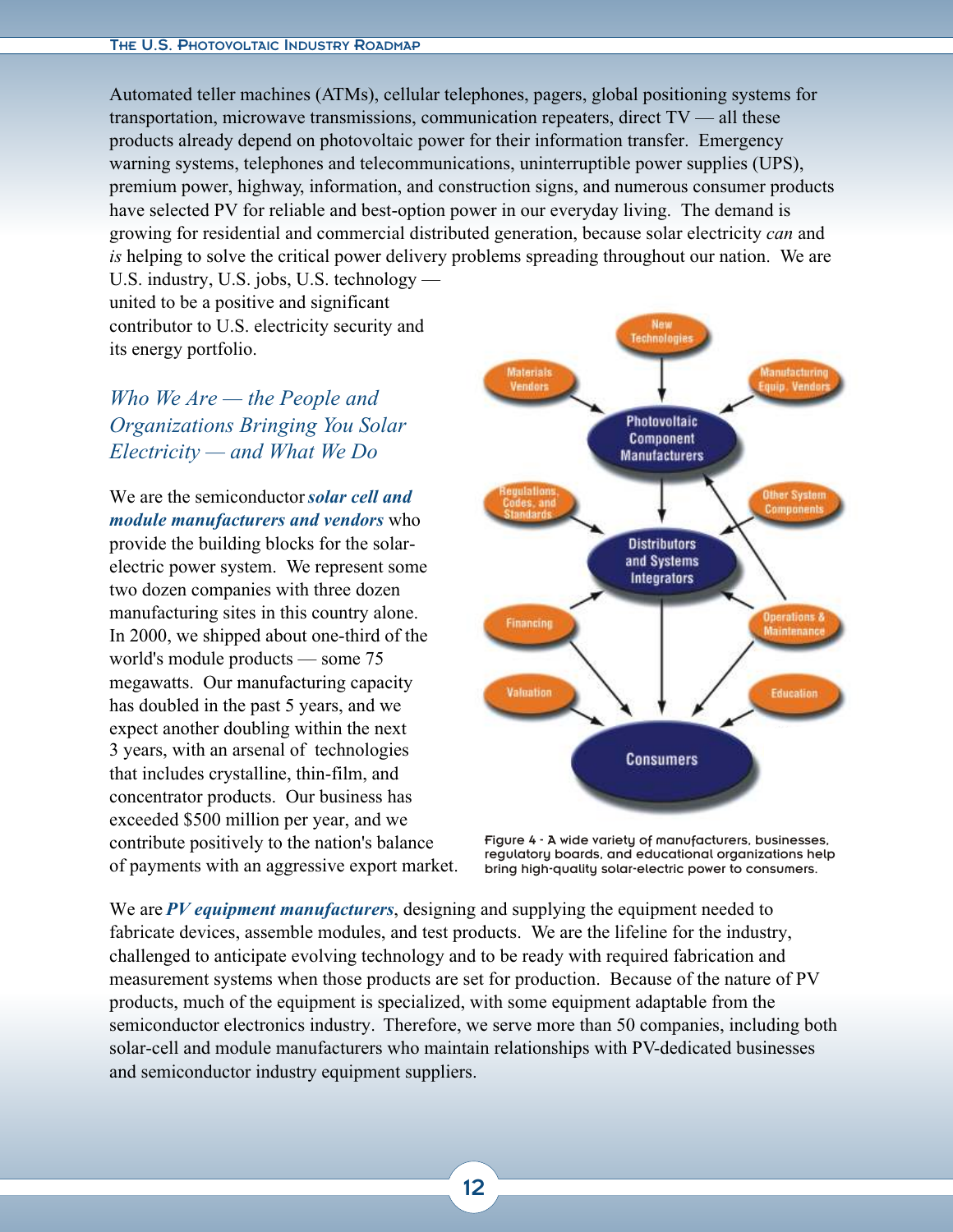We are *balance-of-systems (BOS) manufacturers and suppliers* who make and market electronic components, and any necessary storage elements, that complete the solar-electric system. Currently, we are the 25 companies that design, develop, and fabricate equipment, electronics, and devices to monitor, control, ensure quality, store, and provide a utility interface to the electrical power produced by photovoltaic modules. Together with solar-cell and module manufacturers, we provide clean, reliable power appropriately sized to the application.

We are *system integrators, packagers, and installers*. We are the hands and minds that bring solar-electric power to consumers. We work with individuals on their residences, with groups for microgrids and power parks, and with utilities for central-station and distributed-generation applications. We employ skilled labor to mount, monitor, and maintain these systems. We also work with builders and architects to meet local codes, standards, and regulations, and to design aesthetically pleasing buildings that enhance owner investment. Our directory includes some 170 primary businesses in the United States alone.

We are *research and academic institutions* — the life support system for this expanding industry. We are responsible for preparing the leaders and high-tech work force for the solarelectric industry. We educate and train the scientists, engineers, technicians, and support staff to meet labor needs. Most importantly, we are the underlying force in providing critical R&D, both to improve *current* technology and to develop the *next-generation* technologies of solar electricity necessary to maintain U.S. leadership and ownership. We are the 70 universities and three national laboratories directly partnered in photovoltaic R&D. We work with industry to invent, discover, and own the intellectual property that ensures U.S. technology, U.S. economy, U.S. jobs, and U.S. industry leadership.

We are many *industries and organizations that benefit from and contribute to the solar-electric power business* — the indirect partners. We are architects and builders who integrate photovoltaics into commercial structures, residences, and subdivisions. We are skilled laborers — the roofers, electrical and metal workers, machinists, transportation engineers — who provide support structures, deliver the product, and install it for the end-user. We are the commodity suppliers — the glass industry, electronic device manufacturers, plastics and polymer industries, equipment suppliers, wire and cable makers, and steel, aluminum, and other metal industries. These industries employ the labor force to meet growing needs in direct PV manufacturing and deployment operations. The photovoltaics industry benefits other professions with millions of *indirect* jobs, with estimates of 5 to 15 such positions for each person *directly* employed in producing PV systems.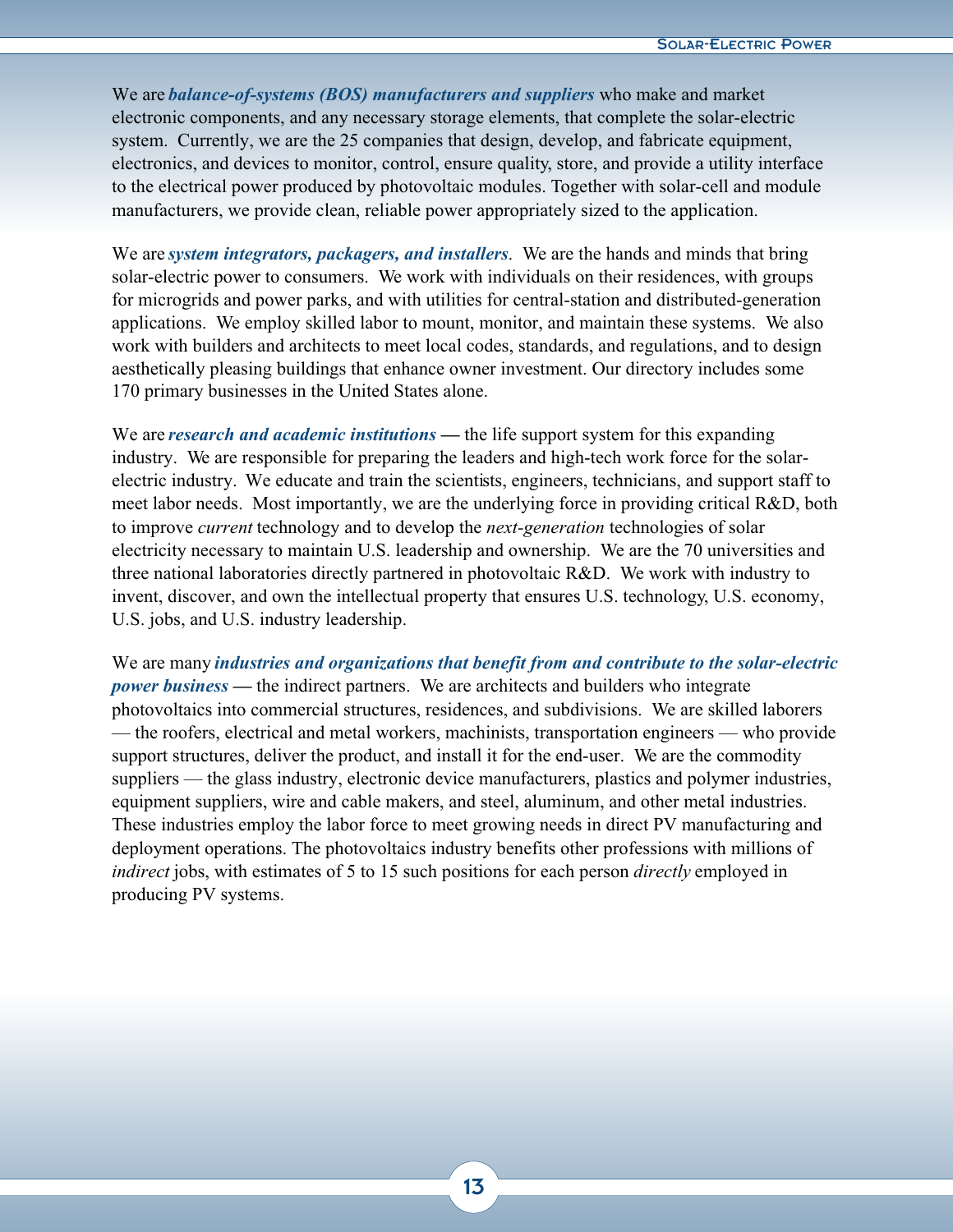#### THE U.S. PHOTOVOLTAIC INDUSTRY ROADMAP

We are also *energy partners* with photovoltaics solar electricity in the generation arena. Other energy sources — *wind, fuel cells, hydrogen, bioenergy, diesel, nuclear, natural gas, and hydroelectric —* combine forces with photovoltaics in hybrid and/or complementary energy delivery systems to deliver power to consumers. We maximize the best of each of our technologies for the region and the application, leading to competitive, reliable, and safer energy supplies. We are collaborators for a secure U.S. energy future.

Our U.S. photovoltaics industry is important for the nation. We offer energy security, a competitive edge in the world's economy, modularity and versatility, quality power, and reliability — with a distinct advantage for clean power generation and clean manufacturing among the current alternatives. We have a presence in the current electrical-supply market. We are a growing *power of choice* for environmental and electricity-demand reasons. And we are a factor in the future energy mix and economy for the United States and the world.



Figure 5 - U.S. direct jobs per million dollars of annual investment in PV activities (e.g., materials, manufacturing, labor). These investments are compared to investments in oil and gas exploration and other sectors.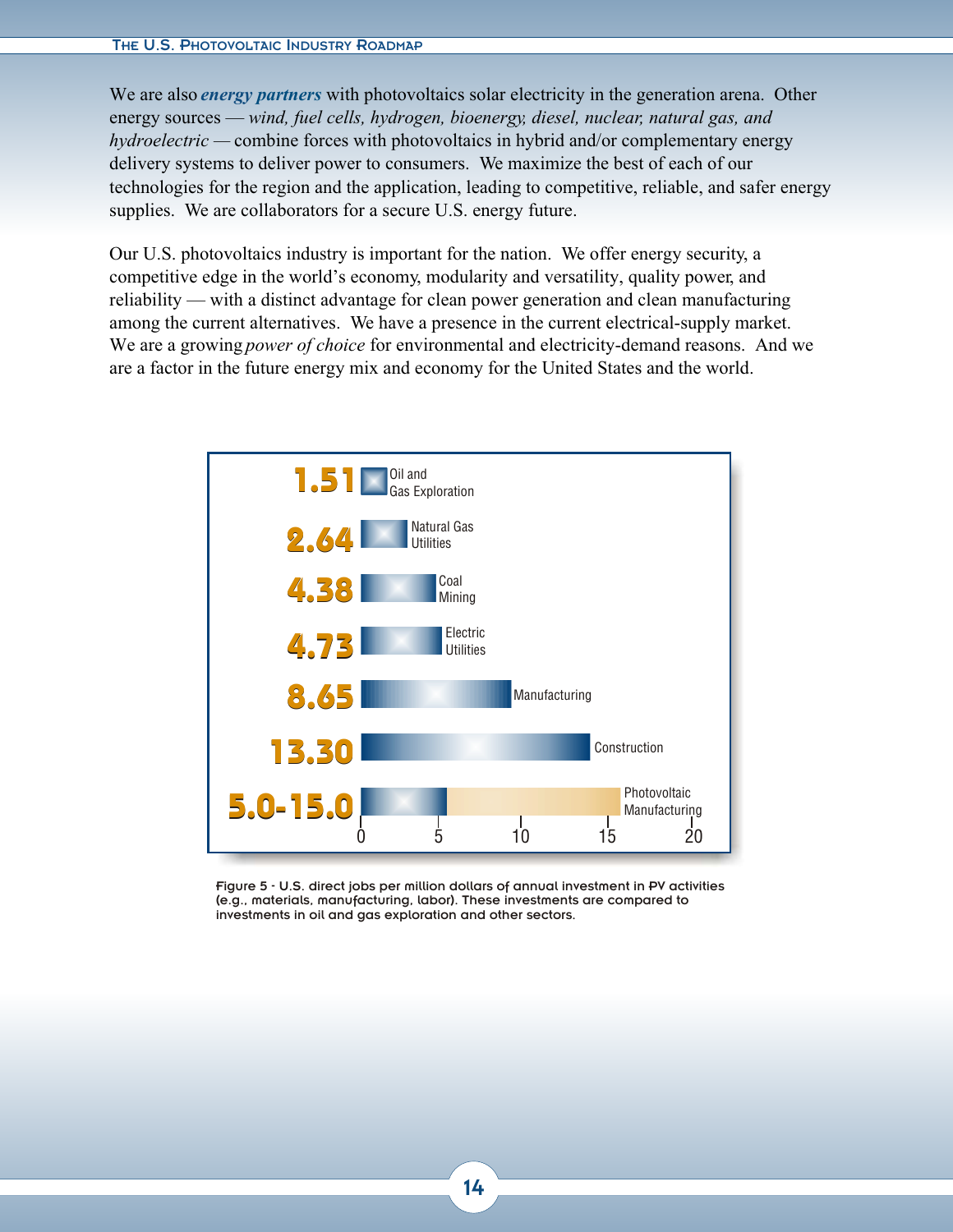C HAPTER 4

# SOLAR-ELECTRIC VISION, GOALS, AND TARGETS … OUR DESTINATION CHAPTER 4

*"Our vision is to provide the electricity consumer with competitive and environmentally friendly energy products and services from a thriving United States-based solar-electric power industry."*

#### **Our Vision and Mission**

Our Vision recognizes that a sustainable market-based approach will be required to achieve the Mission — to bring the energy security, environmental, and economic benefits of solar-electric power to the United States — by providing attractive products from a profitable industry. Coupled with an aggressive market transformation strategy, our goal is to make solar-electric power a significant component of the nation's energy portfolio within the next two decades.

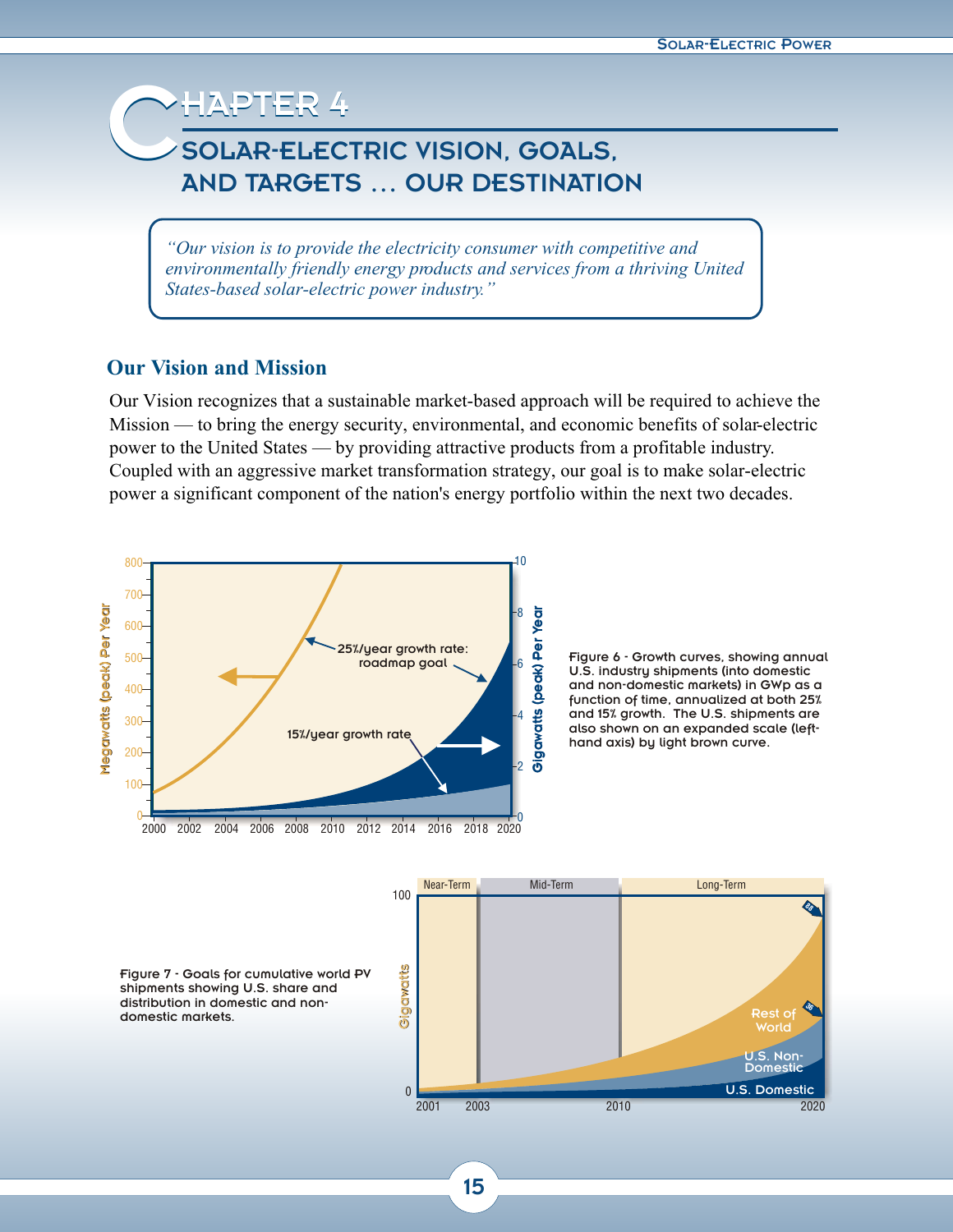#### **Our Strategy**

We have four strategies for implementing the Vision:

- **Maintain the U.S. industry's worldwide technological leadership Technological** leadership is necessary both for economic competitiveness and to become a significant contributor to the nation's energy portfolio. Mounting foreign investments have eroded U.S. market share on the business side and have overtaken our R&D lead on the technology front. It is essential to strengthen and expand our investments to secure our future. We must take our core research, development, and other intellectual resources and integrate them with U.S. industry's best interests — resulting in sound and wellconceived programs and *sustained* investments that clearly support and guide U.S. PV industry leadership worldwide. A critical element of this effort is sustained partnerships between the U.S. solar-electric industry and national laboratories and universities.
- **<sup>** $\circ$ **</sup> Achieve economic competitiveness with conventional technologies During the** past 25 years, the cost of photovoltaics has come down by several orders of magnitude. Concurrently, our industry has grown at average annualized rates of 15% to 20% a growth rate comparable to that of the semiconductor and computer industries. Based on the actual cost of electricity at the point of use, current PV systems are within a factor of 2 to 5 of conventional sources for distributed applications (e.g., residential rooftops). Enormous markets will be established for PV as its cost approaches that of conventional technologies. Our roadmap charts a course that will provide competitive power (i.e., costs of under \$3 to \$4 per peak watt) in a timeframe that will ensure a competitive position.
- 7 **Maintain a sustained PV market with accompanying production growth** Sustained growth in production capacity and markets will establish solar electricity as a significant contributor to the nation's energy portfolio, which consisted of about 825 gigawatts<sup>8</sup> (GW) in 2000 of peak electrical generation capacity. Our expectation for industry growth is 25% per year — a level that should be achievable according to recent market data. $\degree$  At this level of growth, domestic PV capacity will approach 10% of U.S. peak generation by 2030. PV will strongly impact AC distributed generation and DC value applications.
- **Make the PV industry profitable and attractive to investors Our aggressive growth** strategy will require considerable private investment. Our industry must be profitable and attractive to investors to earn their financial support. To grow into a domestic business with an annual revenue of \$10 to \$15 billion, we must establish strategic guidance and attract foundational funding now.

<sup>8</sup>  *IEA's World EnergyOutlook 2001, Executive Summary* (See www.eia.doe.gov/oiaf/aeo).

<sup>9</sup>  P. Maycock, *PV News*, February 2001.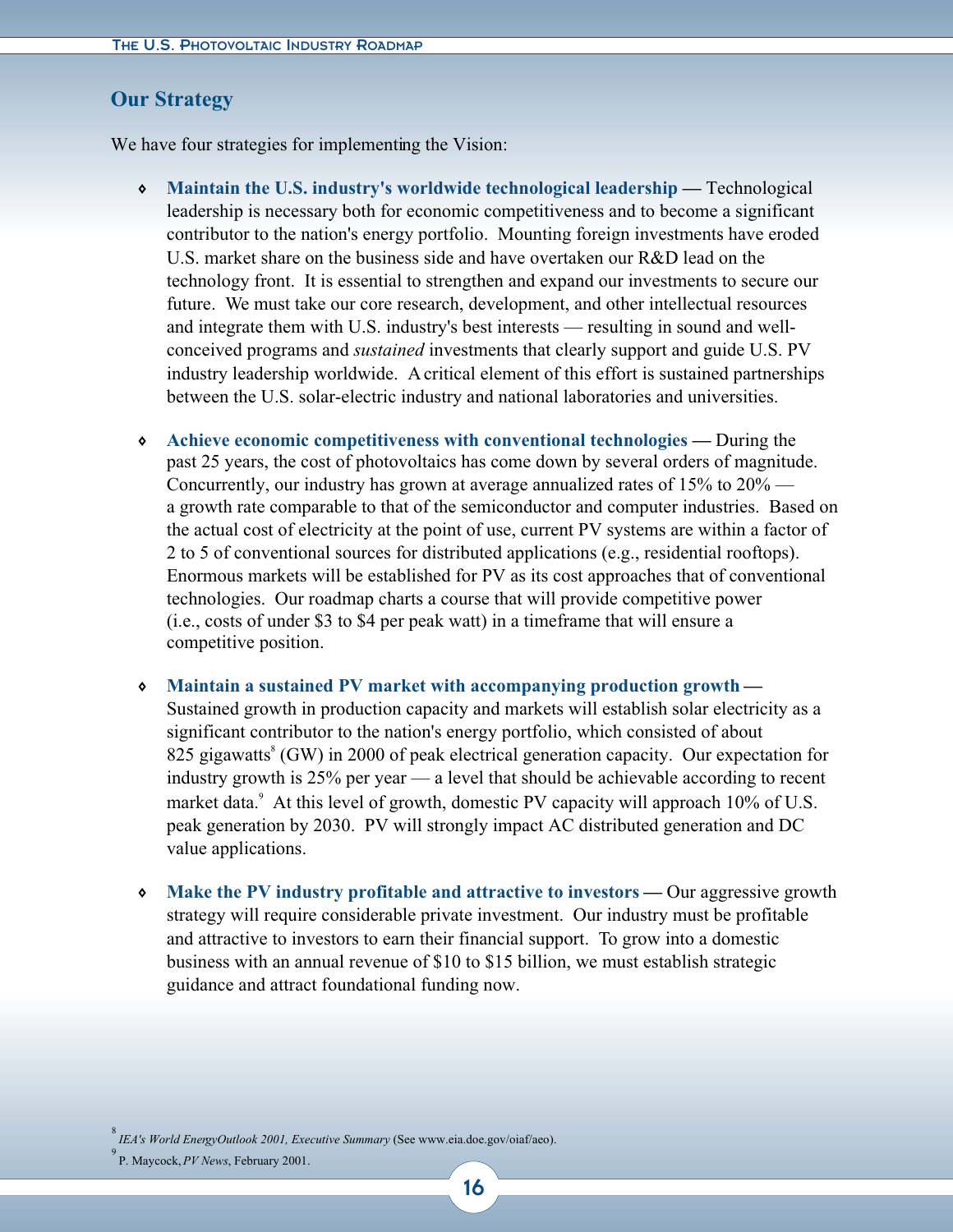If our PV industry grows by 25% per year, cumulative installed solar electric systems will grow substantially from 2000 levels of 75 peak megawatts  $(MW<sub>n</sub>)$ . U.S. generation capacity is projected to grow at 1% to 3% per year; this incremental capacity addition is expected to be about 22 GW in 2020.



Figure 8 - Goal for U.S. manufactured PV modules installed in U.S. domestic applications, for a U.S. market share that increases linearly from 30% to 50% from 2000 to 2020. Inset shows the evolution of the impact of various markets and technologies.

We project the following "endpoint" in 2020:

*"The domestic photovoltaic industry will provide up to 15% (about 3,200 MW , or <sup>p</sup> 3.2 GW*, *of new U.S. peak electricity generating capacity expected to be required in 2020. Cumulative U.S. PV shipments will be about 36 GW<sub><i>p*</sub> at this time."</sub>

Our endpoint is important because we focus not only on *replacing* a fraction of U.S. electricity generation, but also, on *displacing* the **right** 15%. PV will shave peak-load demand, when energy is most constrained and expensive. Peak shaving alleviates the need to build new intracity power plants and transmission lines — projects that burden utility budgets and typically meet with customer resistance. This critical long-term strategy moves the load off the grid and handles peak loads at the point of consumer use — true distributed generation.

If we do not focus on and develop U.S. markets — that is, if the percentage of U.S. shipments to domestic and international markets remains at the current level — then the 3.2 GW<sub>p</sub> goal in 2020 cannot be met. Without this focus on domestic markets, as well as complementary activities in the global marketplace, the United States' opportunity to serve its citizens and its own national interests will be lost to foreign competition.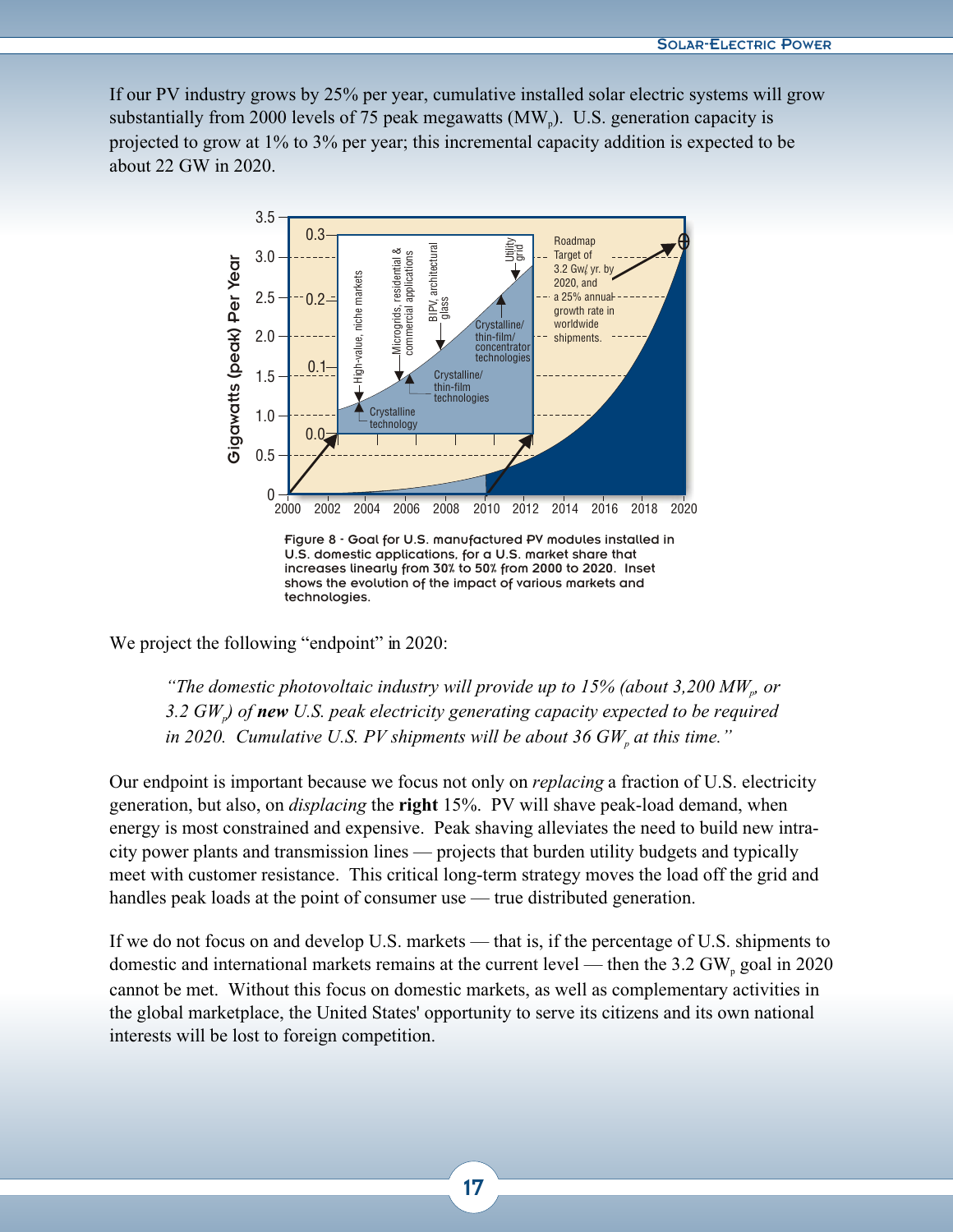

Figure 9 - Goals for annual U.S.-based industry shipments from 2001 to 2020 showing both world and U.S. domestic and non-domestic markets. Targeted total shipments in 2020 will be 17 GW/year.

Non-domestic markets are significant and will continue to represent a substantial portion of sales — especially in the near-term period of the roadmap. However, the importance of PV technology to the interests of the United States makes it imperative to focus on our domestic markets as major targets for growth, sales, and consumer use.

#### **Our Goals**

We have categorized the *specific* goals for the roadmap in two major industry target areas:

**Total installed (annual) peak capacity — This will be at about 7 GW<sub>p</sub> installed worldwide by** our domestic PV industry during 2020, of which 3.2 GW, will be used in domestic installations. We estimate the mix of applications to be:  $1/2$  AC distributed generation,  $1/3$  DC and AC value applications, and 1/6 AC grid (wholesale) generation. This expectation is based on business plans and market trend projections of the PV industry, and published independent analyses.<sup>10</sup>

Installed volumes will continue to increase, exceeding  $25 \text{ GW}$ <sub>o</sub> of domestic photovoltaics during 2030. In 2020, cumulative installed capacity in the United States will be about 15 GW<sub>n</sub>, or about  $20\%$  of the 70 GW<sub>p</sub> expected cumulative capacity worldwide.

Prices — The system price paid by the end-user (including operating and maintenance costs) will be \$3 to \$4 per watt AC in 2010. Total manufacturing costs — or the cost to produce the components in the system — are projected to be 50% to 60% of the price of the installed system.

The success in 2020 of achieving the Vision and these goals will be a hundredfold growth over 2000 levels — in domestic markets and the U.S. industry. Our roadmap sets the stage for further ramping up of the use of this valuable renewable resource beyond 2020, providing significant portions of U.S. and world electricity generation with an environmentally clean, reliable, and competitive energy source.

<sup>10</sup>  Strategies Unlimited, "Photovoltaic Five-Year Market Forecast 2000-2005" Report PM-48, April 2000; P. Maycock, *PV News*, February 2001; proprietary report by Raymond James & Associates, Equity Report, August 31, 2000.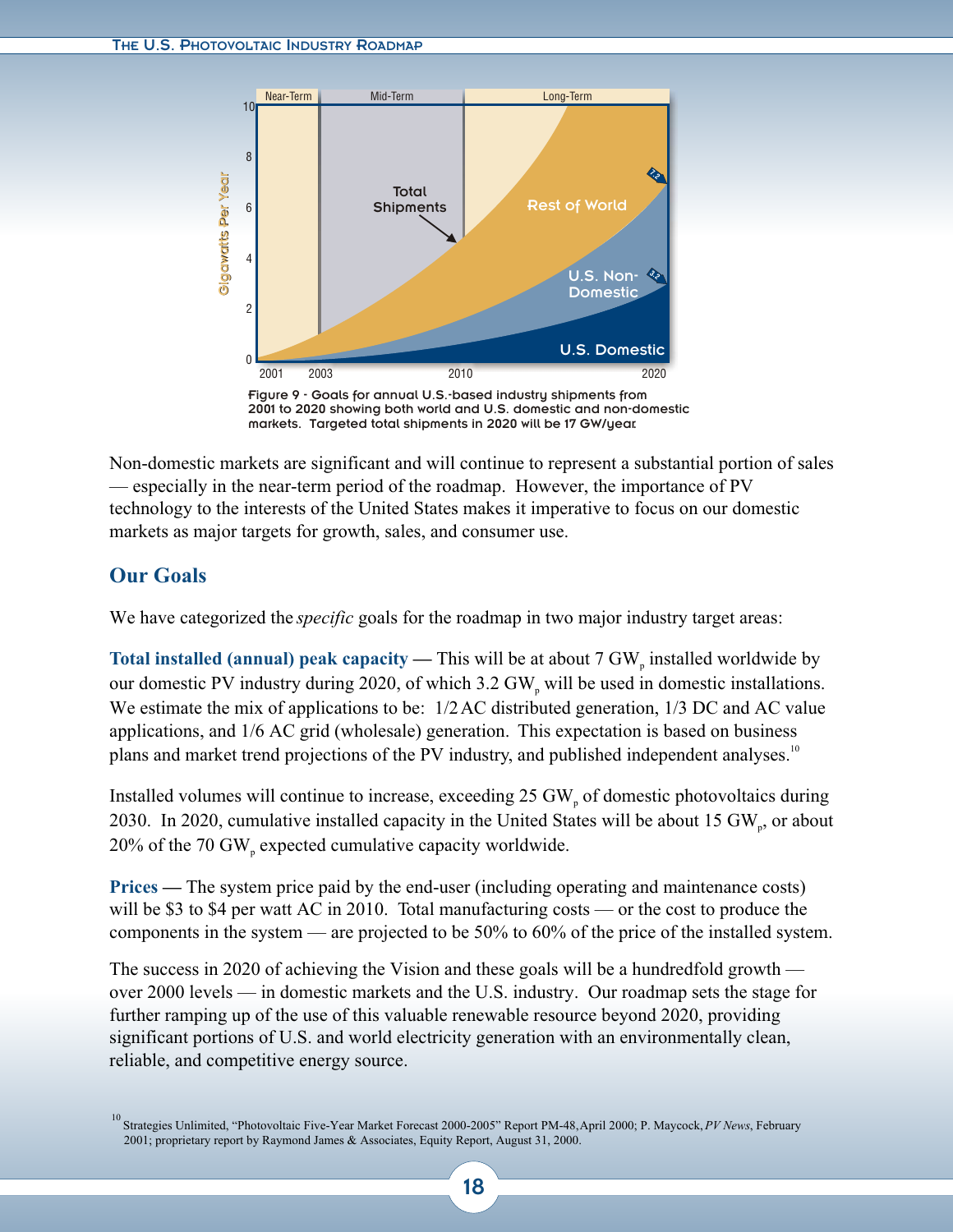# C HAPTER 5

# TECHNICAL, MARKET, AND INSTITUTIONAL BARRIERS … BUMPS IN THE ROAD CHAPTER 5

Barriers to widespread use of solar electricity reflect technical (e.g., scientific and engineering), market, and institutional problems that can be solved if we as an industry, along with our partners, address them in a unified and complementary manner. We play a key role in removing barriers that block solar-electric technologies from being a prominent power of choice for our nation — a point that became clear during intensive roadmap workshops in Chicago and Dallas during the last year involving key PV industry players. Some solutions where we take a leading role require working with other members of the PV community. Improving intra-industry coordination may even result in formal partnerships among our industry members. Other solutions where we must take the lead will require forming alliances with others, including nontraditional partners. A common theme from the roadmap workshops is that a coalition of forces can bring great power to any potential solution. We are largely responsible for controlling our own destiny.

Technical barriers. For our industry to reach the goals of this roadmap, we must address a variety of technical issues. One such issue topping the list concerns reducing the cost of manufacturing solar-electric power components. We need to develop low-cost high-throughput manufacturing technologies for high-efficiency thin-film and crystalline-silicon cells. For example, the industry has established an 18% to 20% conversion efficiency goal at a cost of less than 50 cents per watt for each module technology. Currently, thin-film and crystalline-silicon modules are 7% to 10% and 12% to 14% efficient, respectively. In addition, to increase the production of crystalline silicon at the projected rates, a dedicated supply of solar-grade silicon feedstock must be available at less than \$20 per kilogram.

In developing our roadmap, we have given considerable attention to the technical barriers facing PV manufacturing processes. Table 1 gives some representative examples that indicate the depth to which this barrier has been discussed at the roadmap workshops.

Other technical barriers include the need for an improved manufacturing infrastructure to increase throughput and yield. The rate at which PV components are manufactured is still too low, and the projected steady increase in manufacturing output will create even higher demands. Process controls are inadequate, and automation is still insufficient to improve the cost efficiency of production. Continued research and development is needed to improve annual throughputs to about 200 megawatts per factory.

We recommend establishing a *Manufacturing Center of Excellence*, a key element of which will be an *Industry Technology Consortium,* composed of core equipment manufacturers, PV manufacturing industry representatives, and university/national laboratory research groups. Members would contribute their multidisciplinary expertise for development of programs and facilities for understanding and improving PV component processing and system manufacturing.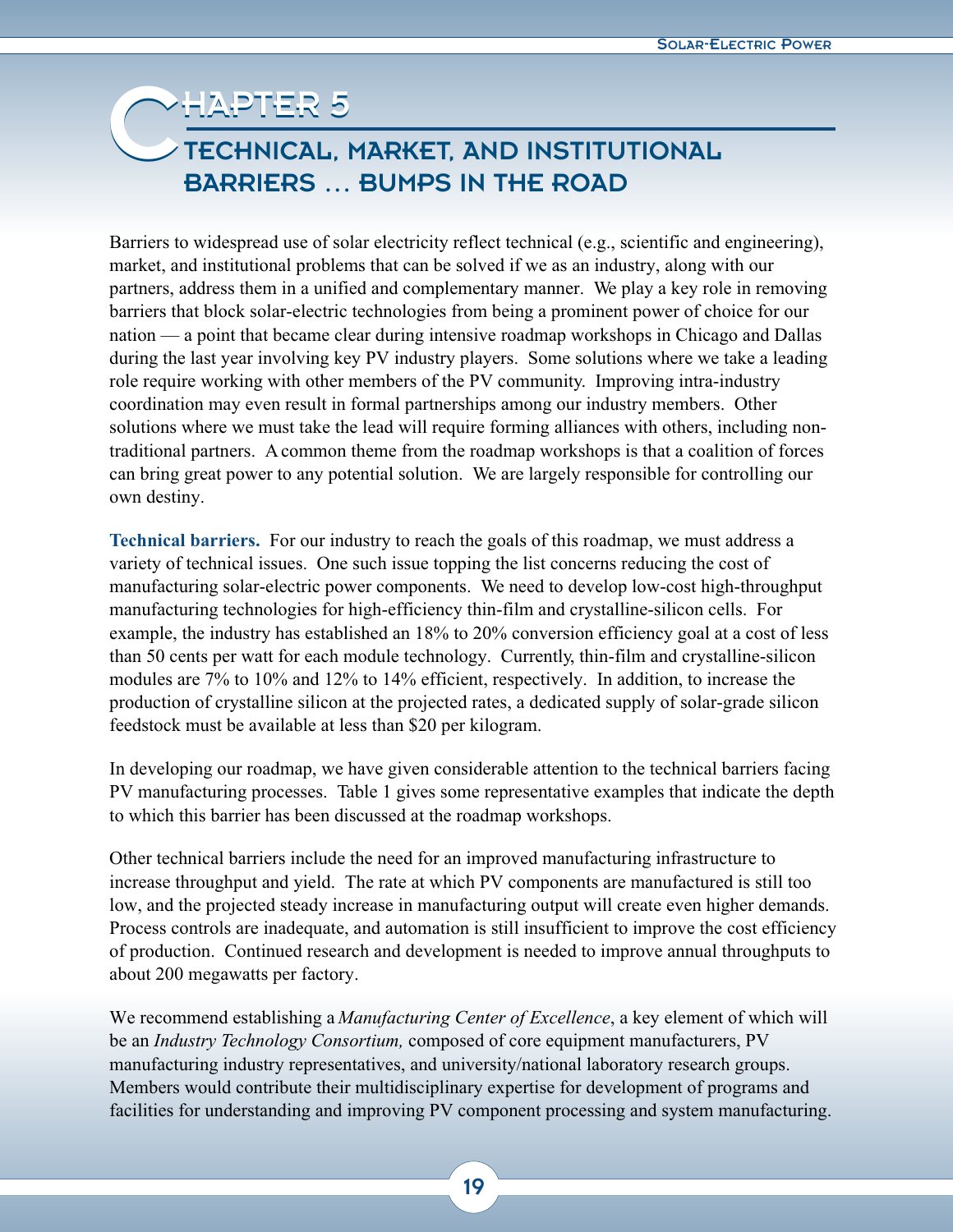#### Table 1 - Roadmap Workshop Analysis of One Technical Barrier Facing Manufacturing Processes

#### **The Problem**

• Achieving flexible high-speed manufacturing to reach the 2020 roadmap goals

#### **The Solution**

• Create a 200-MW factory by 2020

#### **Incremental Needs**

- A 5-fold reduction in module manufacturing costs by 2010
- A 10-fold reduction in module manufacturing costs by 2020
- A 40-fold increase in module manufacturing by 2020
- Realize that PV as systems are now designed is not always geared for mass production

#### **Short-Term Industry Actions (0-3 Years)**

- Develop partnerships so manufacturers can work with suppliers to develop next-generation PV equipment — a "key" industry-government interaction
- Develop in-line diagnostic tools and systems to enhance process control and development — a "key" industry-university interaction
- Conduct equipment demonstrations at high volume so other industry members can observe and analyze data for common goals
- Identify common equipment needs among all members of the PV industry

#### **Longer-Term Industry Actions (>3 Years)**

- Design lower-cost module packaging
- Develop high-volume, high-throughput, high-efficiency cell processes
- Move from company-specific equipment manufacturing toward equipment designs that can be transferred to and used by more than one manufacturer

The precedent exists for such successful joint research efforts — for example, the Microelectronics and Computer Technology Corp. and SEMATECH (the Semiconductor Manufacturing Research Consortium).<sup>11</sup> An important function of the Center would be regularly held industry forums to develop standards for common equipment and to collaborate on equipment development. These forums would also identify common problems and solutions, including development of standard module electrical and mechanical "interfaces," improved balance-of-systems component reliability, and assistance in developing a more highly trained PV manufacturing labor force.

Another barrier to the widespread use of photovoltaics is the high cost of module materials and encapsulation. In addition, continued  $R&D$  on materials and devices must further improve the efficiency of PV systems. Some representative examples of critical R&D needs include highefficiency thin-film devices, low-temperature interconnect and contact material, and low-cost lattice-matched substrates for compound semiconductors.

We understand that system simplicity and reliability will greatly enhance the widespread acceptance and use of solar electricity, so we aim toward complete systems solutions. As such, a successful PV system should be pre-engineered, pre-packaged, and even "plug-and-play"; highly reliable, long-lived, fault-tolerant, and shade-resistant; and easy to maintain, use standardized components, and sold as a complete service solution.

11 See www.mcc.com and www.sematech.org.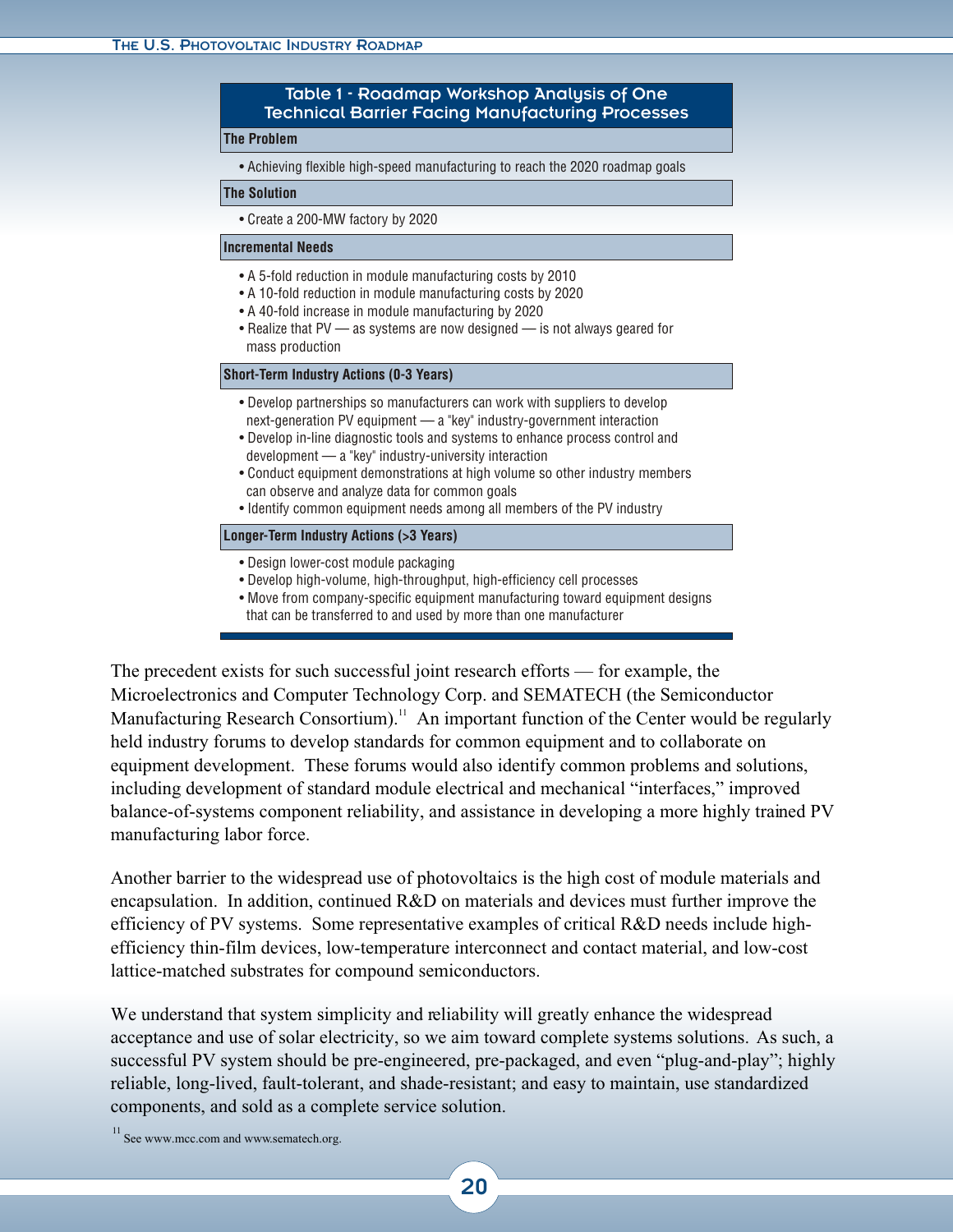Successful systems can be achieved in many ways, including the following consensus ideas we formulated during the Chicago and Dallas roadmap workshops:

- Continue to support large numbers of rooftop installations, gleaning valuable systems performance and reliability data for future use
- 7 Educate the PV industry itself on successful systems integration
- Increase the experience of PV systems engineers
- Develop an incentive program a "Golden Carrot" program to spur the creation of packaged PV systems
- 7 Continue national meetings on system performance and reliability, jointly sponsored by industry and the national laboratories.

Balance of systems, or BOS, is another area critical to successful PV systems. BOS components include power inverters and other power-conditioning equipment. In the past, less attention was paid to BOS, compared to cell and module manufacturing, when defining our PV industry. Today, however, we clearly realize that we must consider the entire PV installation if we are to achieve our goals. This renewed spirit of collaboration among companies from all segments of our industry is one of the major outcomes of the roadmap process.

Likewise, we in the PV industry are taking the lead in going outside the PV world to develop formal partnerships with inverter manufacturers, to create highly reliable, relatively inexpensive, flexible, trouble-free inverters. In the future, inverters may look more like conventional electronic systems, be free of noise, and incorporate new power electronic topologies.

We realize that inverters must meet qualification tests and satisfy rigid interconnection standards to help stave off the burgeoning influx into the United States of foreign BOS components. Ideally, we will agree on and develop common power-conversion equipment. To address BOS needs, we must initiate a research project representing a collaboration of industry and national laboratories.

| Table 2 - Technical Barriers to     |  |  |  |  |  |
|-------------------------------------|--|--|--|--|--|
| <b>Solar-Electricty Development</b> |  |  |  |  |  |
|                                     |  |  |  |  |  |

- Lack of widespread availability of low-cost feedstock and packaging materials
- Performance and manufacturing costs of high-efficiency silicon, thin-film, and concentrator cells and modules
- Improved reliability of modules and, especially, of balance-of-systems components
- Lack of standard products, packages, and service offerings
- Need for Manufacturing Center of Excellence
- Lack of knowledge of high-throughput processes
- Lack of standard module electrical/mechanical "interfaces"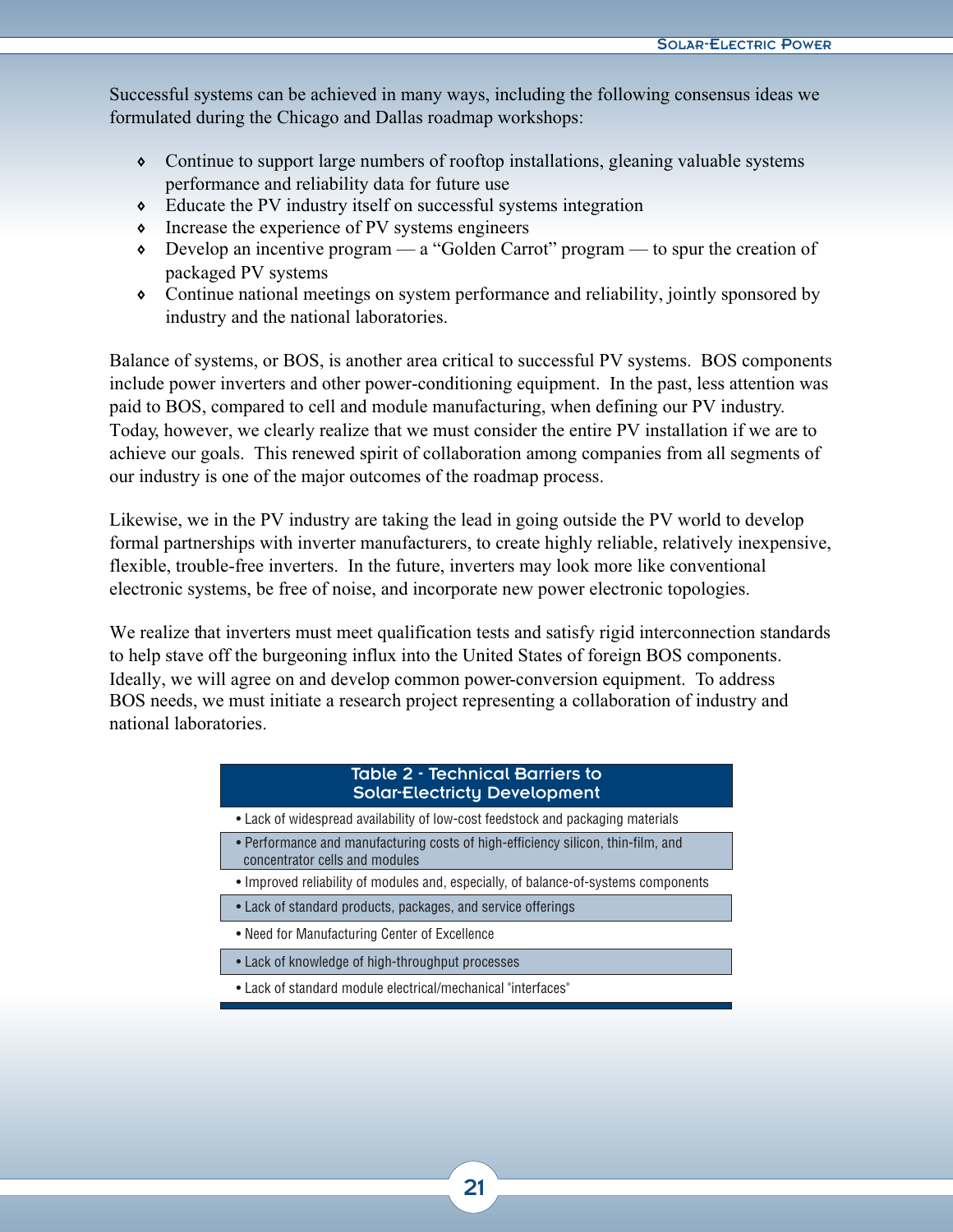**Market barriers.** A variety of market-related issues impede the robust development of solar electricity, such as: consumer awareness and education; government, legislative, and regulatory roadblocks; and financing. We understand industry's lead role in modifying marketing strategies. Toward this goal, Table 3 presents one outcome from the Chicago and Dallas roadmap workshops of specific strategies that we ourselves will strive to implement.

| • Increase value proposition to customers<br>• Develop alliances with other groups<br>• Develop a common message<br>• Form an industry coalition to strategize<br>• Strengthen the industry's trade association<br>• Lower product price<br>• Improve the distribution infrastructure<br>• Consider developing alliances with energy service companies<br>• Target end-user groups with appropriate messages<br>• Reduce technical jargon in advertising<br>• Reduce all market barriers with a plug-and-play application |
|---------------------------------------------------------------------------------------------------------------------------------------------------------------------------------------------------------------------------------------------------------------------------------------------------------------------------------------------------------------------------------------------------------------------------------------------------------------------------------------------------------------------------|
|                                                                                                                                                                                                                                                                                                                                                                                                                                                                                                                           |
|                                                                                                                                                                                                                                                                                                                                                                                                                                                                                                                           |
|                                                                                                                                                                                                                                                                                                                                                                                                                                                                                                                           |
|                                                                                                                                                                                                                                                                                                                                                                                                                                                                                                                           |
|                                                                                                                                                                                                                                                                                                                                                                                                                                                                                                                           |
|                                                                                                                                                                                                                                                                                                                                                                                                                                                                                                                           |
|                                                                                                                                                                                                                                                                                                                                                                                                                                                                                                                           |
|                                                                                                                                                                                                                                                                                                                                                                                                                                                                                                                           |
|                                                                                                                                                                                                                                                                                                                                                                                                                                                                                                                           |
|                                                                                                                                                                                                                                                                                                                                                                                                                                                                                                                           |
|                                                                                                                                                                                                                                                                                                                                                                                                                                                                                                                           |
| • Develop a killer application                                                                                                                                                                                                                                                                                                                                                                                                                                                                                            |

Consumers must become better educated about using solar energy — not just for hot water and space heating, but for their electricity needs. They do not need to worry about understanding the underlying physics of solar-electric generation; but they will want to be firmly convinced of the practicality and performance of PV systems over time. Consumer awareness of and familiarity with solar technologies should start at an early age in educational institutions and should continue into the marketplace. When solar-electric systems become available in home repair and hardware stores, and when consumers are offered installation assistance, PV will then become more "mainstream."

At the same time, the construction, installation, and maintenance infrastructure remains a barrier to widespread use of PV systems, particularly of stand-alone systems. Installation and maintenance professionals must become familiar with solar-electric components and systems so that they can select, install, and maintain them for their customers.

Successfully integrated solar electricity on commercial and residential buildings will significantly boost the marketing of building-integrated photovoltaics (BIPV) by removing a number of "perceived" barriers to its use. For example, we have developed the following key steps to address BIPV. Our short-term actions over a period of 0 to 3 years include striving for architectural integration, and developing wiring systems for curtain-wall applications. Our longer-term actions over a period of 3 to 10 years include: demonstrating examples of good building design and integration; designing value-added building products using PV; and striving for flexibility (e.g., range of colors) in products for architects, designers, and builders.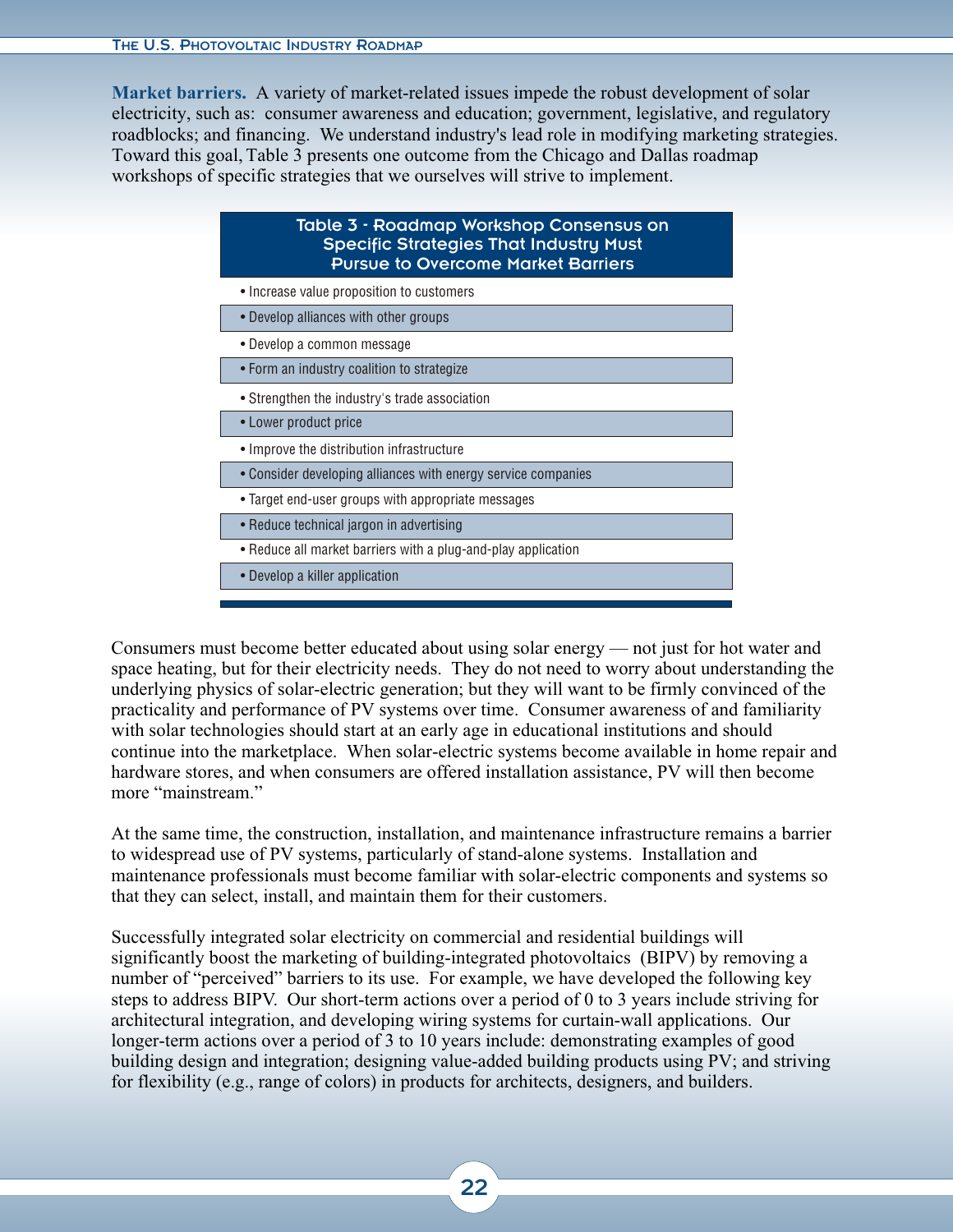Other significant market barriers include the need to develop brand-name recognition and pricing for solar-electric components and systems. Currently, consumers — whether residential, commercial, institutional, or government — purchase heating, ventilation, and air-conditioning (HVAC) products (e.g., water heaters, furnaces) by catalog or through vendors who sell specific manufacturers' products. Similarly, the market for PV products will increase through more effective branding and competitive pricing.

| Table 4 - Market Barriers to<br><b>Solar-Electricty Development</b> |
|---------------------------------------------------------------------|
| • Lack of consumer awareness and understanding                      |
| • Disincentives against net metering                                |
| • Lack of purchasing channels                                       |
| • Lack of trained installers and inspectors                         |
| • Inadequate codes and standards related to PV                      |
| • Minimal financing options for PV systems                          |
|                                                                     |

**Institutional barriers** remain, including excessive standby and interconnection charges that prohibit integrating PV systems with grid electricity. Even before electricity restructuring spreads across the country, state legislatures and regulatory agencies should be deciding on equitable interconnection charges, standby charges, and net-metering requirements and fees for solar electricity generated in distributed applications and then sold to the grid. Energy customers should find themselves with greater choice under both traditional regulation and retail competition. Where traditional regulation continues, customers ought to be free to pursue more energy efficiency and to acquire distributed generation, including PV. Individuals and organizations who install PV systems must not be "punished" with high charges for interconnection, standby, and sell-back services. Yet, they need to be confident that their distribution utility will work cooperatively with them to allow — and indeed, encourage — grid interconnection. Equity in tax policies for PV compared to other energy sources remains an issue on the state and federal levels.

#### Table 5 - Institutional Barriers to Solar-Electricity Development

• Lack of communication within industry in identifying common technical problems

• Insufficiently trained and available PV manufacturing labor force

• No solar-electric appliance ratings/standards

• Interconnection standards that inhibit solar-electric development

• Inconsistent government policy related to photovoltaics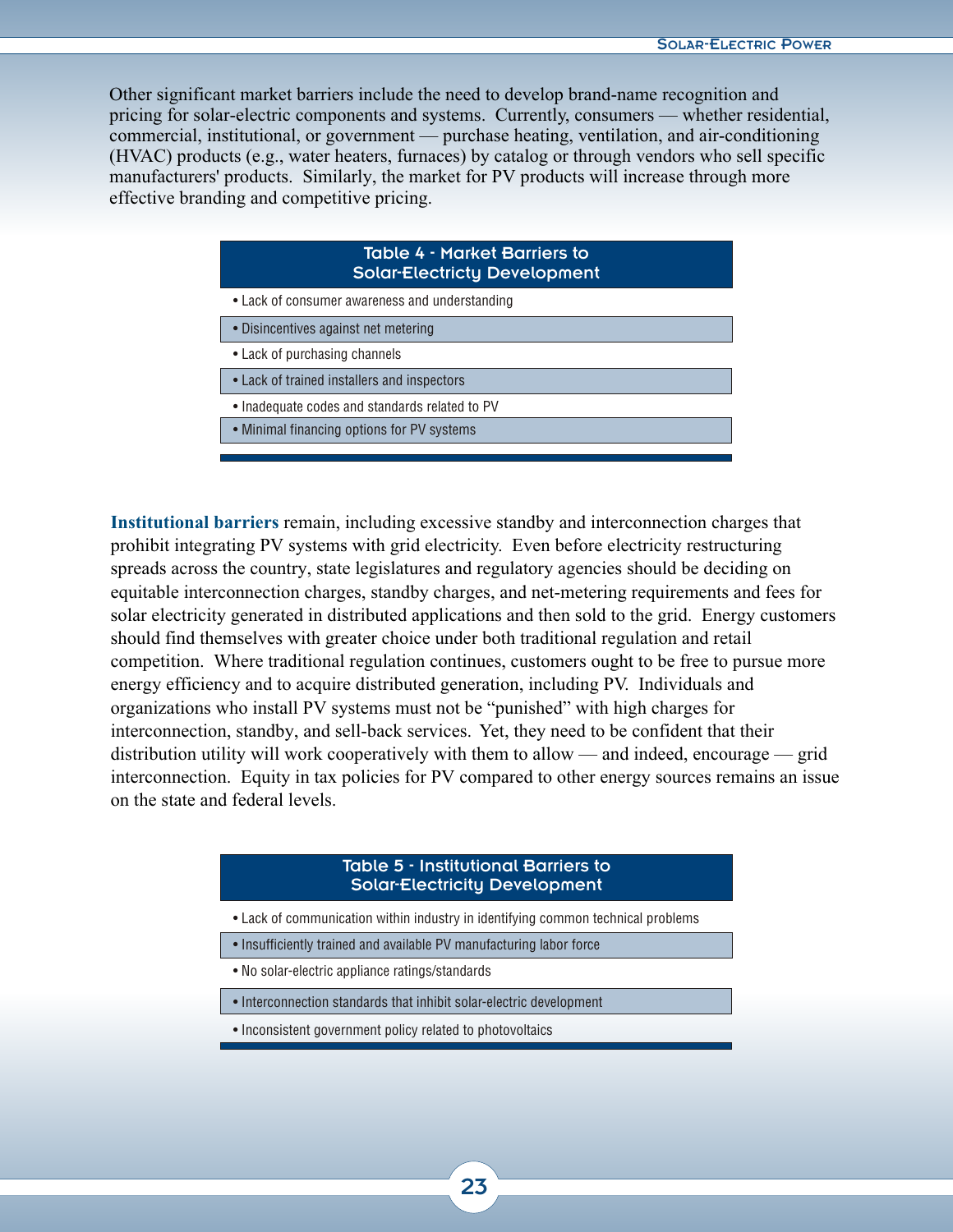#### THE U.S. PHOTOVOLTAIC INDUSTRY ROADMAP

The value of photovoltaics is becoming clearer as consumers look to more distributed energy opportunities in our increasingly volatile energy environment. Barriers to a robust PV industry do exist. Nevertheless, the product is basically sound, the market opportunities exist, and our industry's track record has improved dramatically. Although there is much to do, we remain confident that the barriers can be overcome and that cost can be reduced to realize PV's promise. We will pursue the manufacturing of PV products and the use of these commercial products in a broad range of applications within diverse markets. Our industry will also rely on the core R&D activities of the government and universities to help overcome technical barriers and to address the technical issues related to the market and institutional barriers.

Some barriers are best overcome by state or federal initiatives, whereas others are best approached by R&D efforts in academic institutions or national laboratories. Our PV industry members realize that breaking down many other barriers is within their own purview. Continuing to identify and address barriers that are clearly the responsibility of the PV industry will be a critical activity for reaching the goals set forth in this roadmap.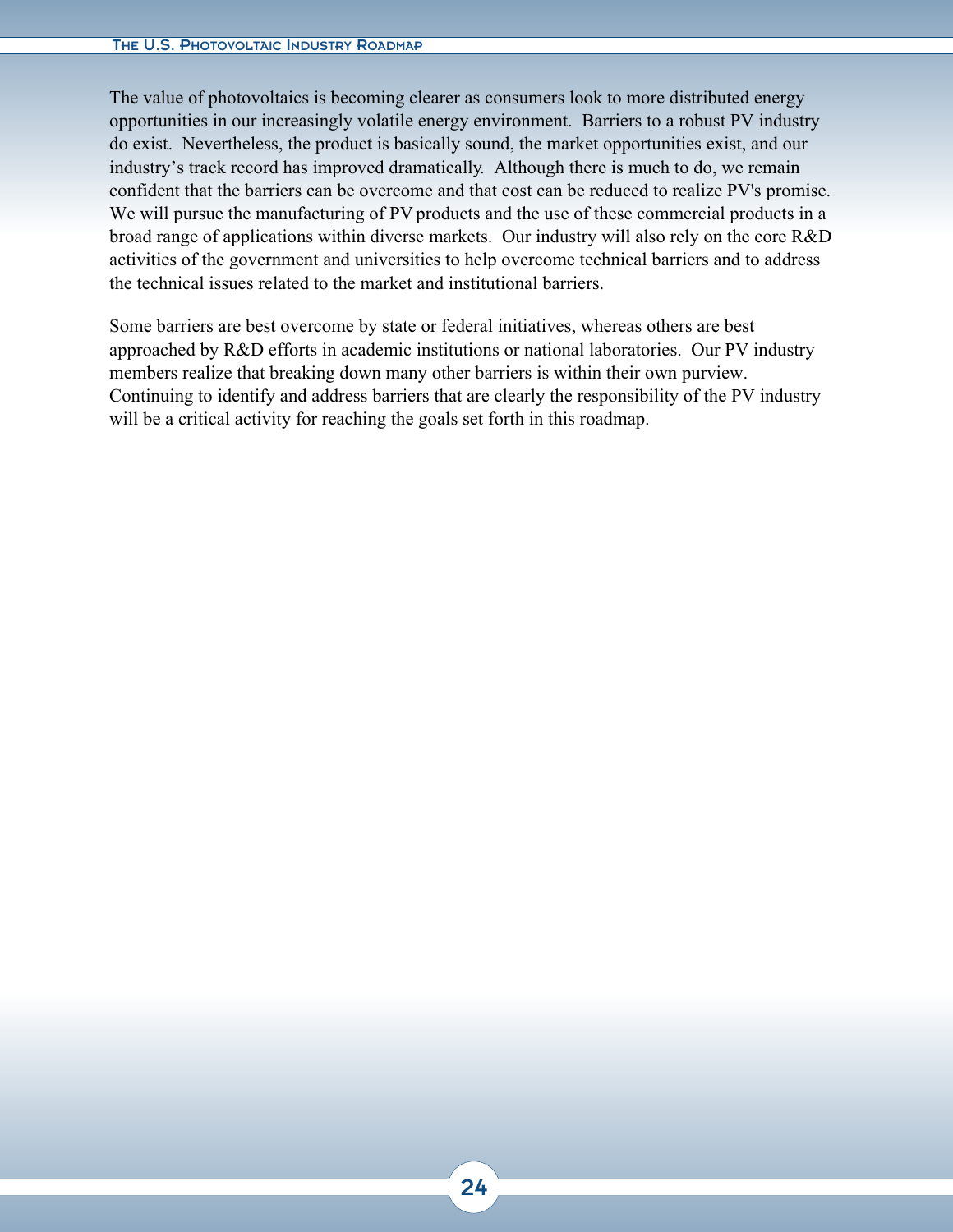HAPTER 6

### COMMERCIALIZING PHOTOVOLTAIC SOLAR-ELECTRIC POWER … ENSURING OUR ARRIVAL C CHAPTER 6

Photovoltaic solar-electric technology uniquely satisfies the requirements of the three drivers of the new power-generation landscape: premium power for high reliability, distributed generation for point-of-use economics, and renewable energy for environmental value and energy security.

Despite these attributes, the value of this enabling technology is not fully appreciated in the United States. Thus, our industry's commercialization plan will rely on market-driven incentives in federal procurement, tax, deregulation, pollution prevention, and research, development, and deployment. With ever-growing pressures — of energy imports, energy price volatility, power outages, and energy shortages — solar technologies represent a technological safety valve for American home and business owners. We in the solar industry urge that these cutting-edge technologies receive increased attention and that this attention be at least equal to that given by our industrialized competitors in Germany, Japan, and other countries around the globe.

#### **Our Main Focus**

Our PV industry, seeking to address vital energy issues, endorses a roadmap that:

- 7 Tailors research and development programs to address market solutions
- 7 Enhances pollution prevention approaches to focus on clean alternatives
- $\bullet$  Ensures customer choice
- 7 Provides targeted tax incentives that seed the market without distorting it

To achieve these goals, we are pursuing the following five strategies:

**Develop Opportunities Based on Electric Utility Deregulation — Rational deregulation** leads to customer choice. Photovoltaic solar-electric power adds unique value in alleviating the problems of supply shortages, price volatility, random and planned power outages, and constraints in transmission and distribution. Required actions involve work in the areas of net metering, consumer education, renewable energy portfolio standards, and system benefits trust funds.

**Establish Tax Equity** — National and state tax incentives, whether investment or production credits or property and sales taxes waivers, must be prioritized for emerging technologies in less mature markets. At the federal level, most energy tax benefits focus on mature energy technologies in mature markets, with estimated federal subsidies ranging from \$2 to \$8 billion per year. As a whole, renewable energy technologies receive only a small share of these energy subsidies — about \$100 million per year of federal tax subsidy — with more than 80 percent of this amount going to wind and geothermal.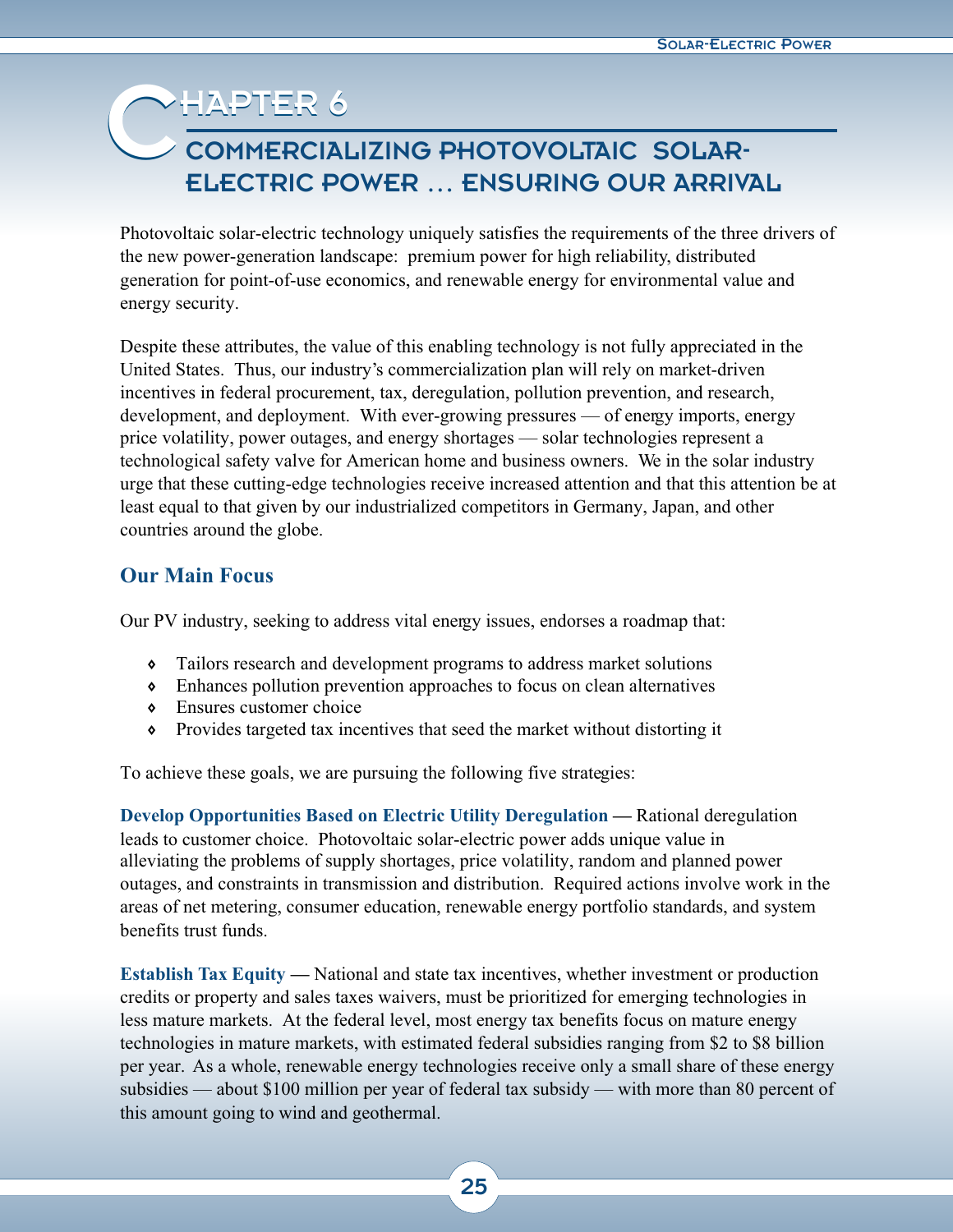#### THE U.S. PHOTOVOLTAIC INDUSTRY ROADMAP

We recommend the following tax incentives:

- 7 *Legislatively establish a 15% residential tax credit for solar-thermal and solar-electric*   $in {\rm statulation}$ . This residential tax credit — as proposed under S. 1634 and H.R. 1465 has been scored by the Joint Tax Committee at \$92 million over 5 years. This modest tax credit becomes effective if coupled with a system benefits charge for electricity at the state level.
- 7 *Institute an alternative minimum tax (AMT) waiver similar to that currently enjoyed by*  domestic oil producers. Oil producers receive a waiver from the AMT because the national interest is served by sustaining a domestic energy industry, albeit a very small one. The same justification should apply to domestic producers of solar energy.
- $\bullet$  Further expand state incentives. Currently, 35 states have some type of solar incentive — from investment credits to sales tax and property tax waivers. Such programs help establish tax equity for capital-intensive, fuel-free energy technologies. Also, if adequately promoted to the public, these programs will establish key market-driven incentives for allowing solar technologies to reach a critical market share for sustained growth.

**Increase Funding of Research, Development, and Deployment (RD&D)** - The United States' investment in photovoltaic RD&D has been in the range of \$50 to \$75 million per year, significantly less than the government's investment in conventional energy technologies. A sufficient baseline investment for federal solar-electric RD&D must be established. In addition, existing programs in other agencies should co-invest in the development and demonstration (deployment) portion of the PV RD&D budget.

Specifically, we recommend the following:

- 7 Consistent funding levels of the next 5-year period for photovoltaic RD&D programs through the U.S. Department of Energy of *at least* \$100 million per year, to maintain technical leadership, which includes the ownership of next-generation technologies.
- 7 Support for validation for PV technology development and deployment by *other* federal agencies — including the Department of Defense, Environmental Protection Agency, Housing and Urban Development, National Institute of Science and Technology, and other DOE programs. Specifically, these funds should support other government agencies to continue to expand the use of solar-electric power for their own power needs.

**Establish Procurement Incentives for Federal Agencies — The nation's energy procurement** budget should include capital expenditures by federal agencies for cost-effective uses of photovoltaics in four categories: uninterruptible power supplies, lighting, off-grid power systems, and diesel generator replacement.

Target Pollution Prevention and Emissions Reduction - The extraction, conversion, and use of energy is the single largest cause of air and water pollution, as well as of emissions that may lead to global climate change. Solar-electric power technologies are now available that can cost-effectively provide clean, safe, reliable power.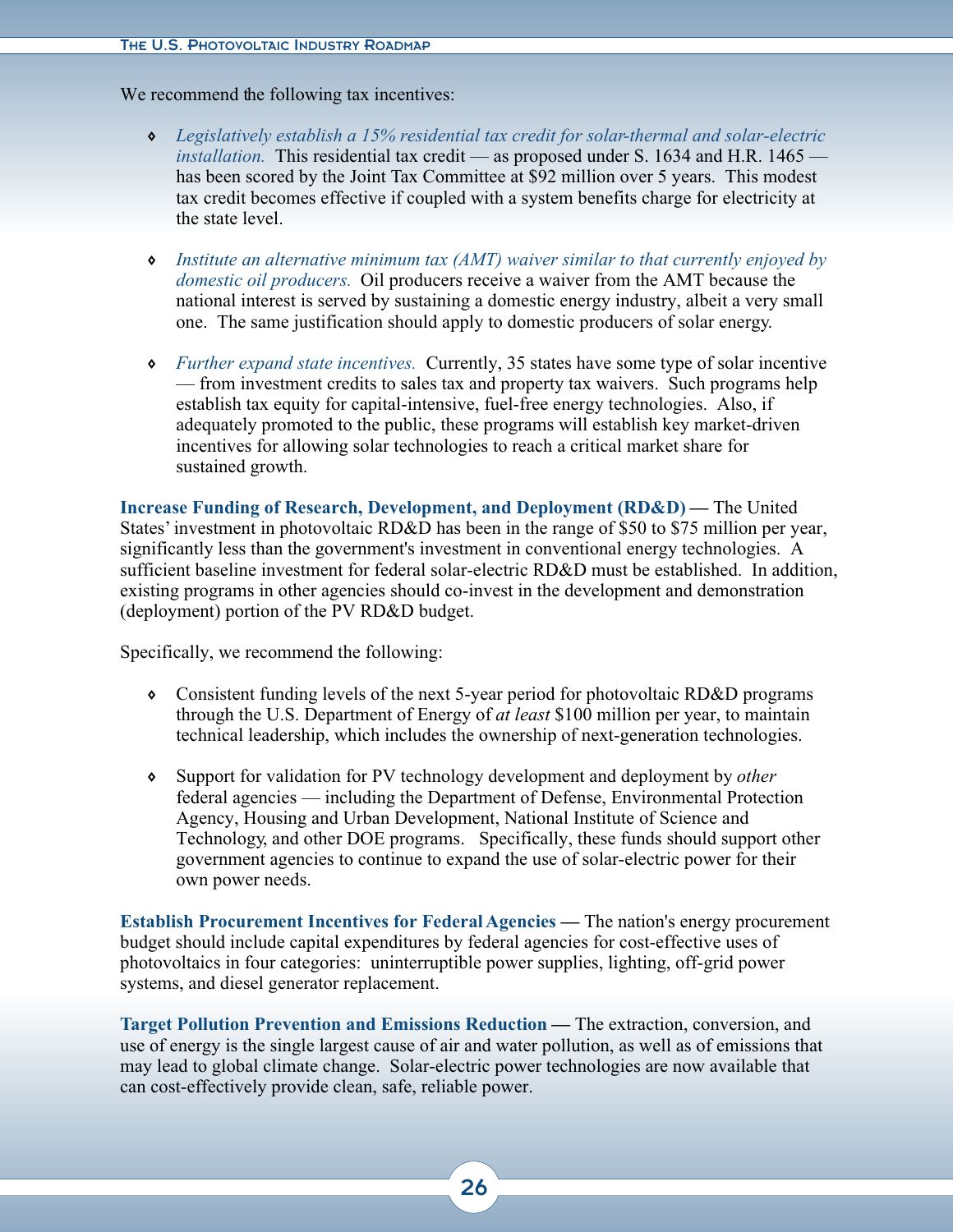| <b>Energy Source</b> | $SO_{x}$<br>$(gSO_{x}/$<br>kWh | NO <sub>x</sub><br>(gNO <sub>x</sub> /<br>kWh | $\mathsf{C}$ in<br>CO <sub>2</sub><br>(qC/kWh) | $C$ in $CO2$<br>from non-generating<br>portion of fuel cycle*<br>(gC/kWh) |
|----------------------|--------------------------------|-----------------------------------------------|------------------------------------------------|---------------------------------------------------------------------------|
| Coal                 | 3.400                          | 1.8                                           | 322.8                                          | 50.0                                                                      |
| Oil                  | 1.700                          | 0.88                                          | 258.5                                          | 50.0                                                                      |
| Natural Gas          | 0.001                          | 0.9                                           | 178.0                                          | 30.0                                                                      |
| <b>Nuclear</b>       | 0.030                          | 0.003                                         | 7.8                                            | 7.8                                                                       |
| Photovoltaics        | 0.020                          | 0.007                                         | 5.3                                            | 5.3                                                                       |

\*Estimated emissions related only to the gathering and processing of fuel, and to the building and decommissioning of the generation plant. Based on calculations derived from: R. Dones and R. Frischknecht, "Life Cycle Assessment of Photovoltaic Systems: Results of Swiss Studies on Energy Chains," *Environmental Aspects of PV Power Systems: Report on the IEA PVPS Task 1*, Report No. 97072, December 1997. Emission factors for fossil fuel from The American Gas Association; emission factors for nuclear and renewable energy sources from the Council for Renewable Energy Education (as reported by SEIA, ref. 7).

Figure 10 - Pollutant emission factors for the total and non-generating portion of the fuel cycle.

However, traditional "command and control" regulatory strategies do not promote market-driven approaches to emissions reductions. Newer "allowance trading" programs, whether for clean air or climate change, do not reward the cleanest technologies. Thus, they have not fostered the use of solar and other zero-emission technologies. To this end, we recommend the following initiatives as a fresh approach to solving this problem:

- 7 **RD&D programs, particularly at the Environmental Protection Agency, should**  implementers. These tools should provide "rules of thumb" for quantifying emissions and pollution-prevention attributes of solar energy — both on a project level and consolidated. **provide analytical tools for federal and state environmental regulators and program**
- 7 **Trading programs for clean air and climate-change emissions should reward zero**incremental reductions. The goal for U.S. environmental regulation should be to promote market-driven solutions that translate into the cleanest available technologies and installations. **emissions technologies, rather than least-cost options that provide purely short-term**
- 7 **Federal and state promotional and RD&D programs should be leveraged,**  (demonstration) and deployment. Aggregating the use of solar technologies is the only way to demonstrate and validate significant emissions reductions. To achieve this result, federal and state governments should focus on projects that can be replicated. **aggregated, and implemented through states toward technology validation**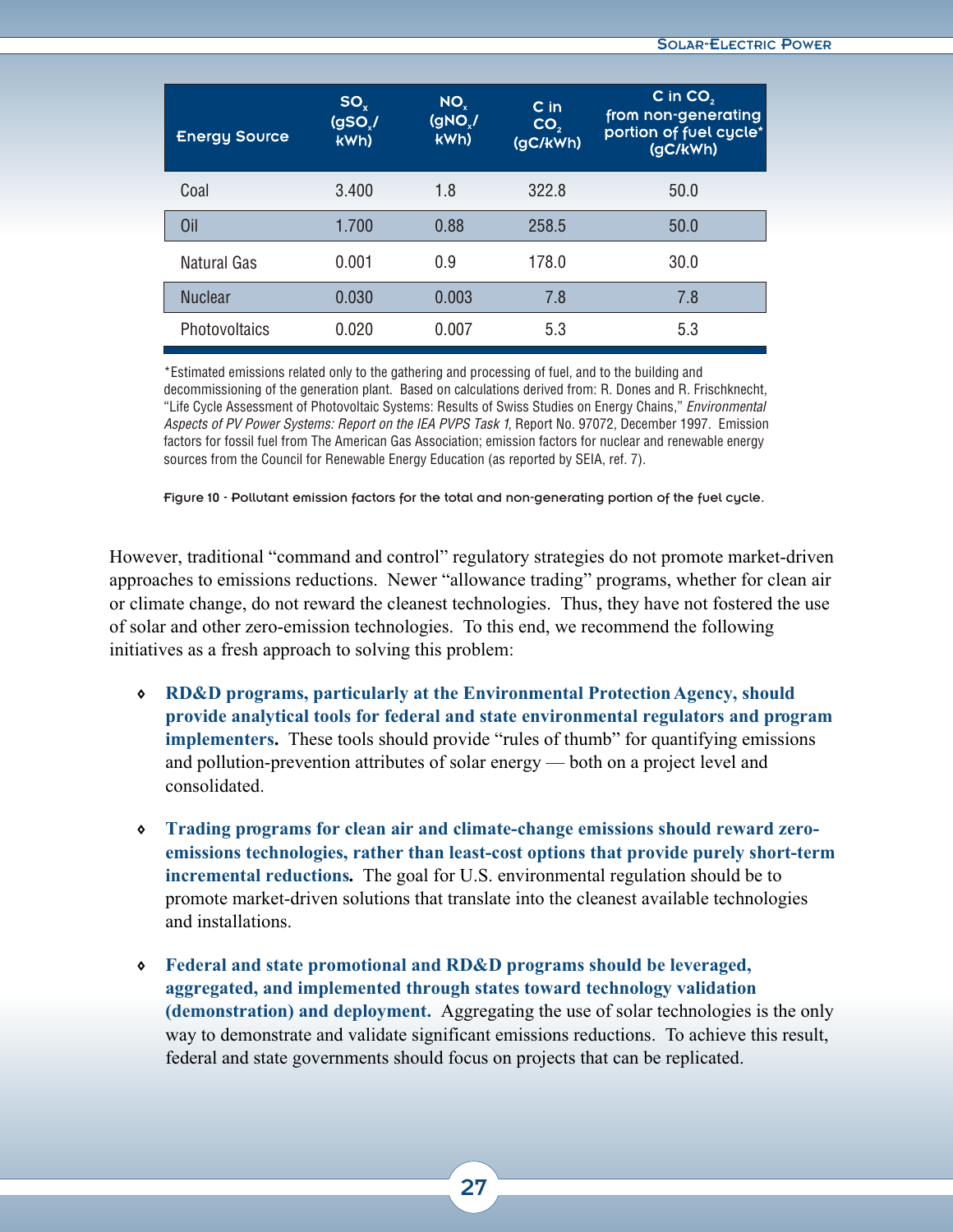- 7 **Government agencies should increase consumer awareness of the cost-effective**  uses of solar technologies. EPA's and DOE's *Energy Star* program — which places public service ads and provides logos and consumer awareness — should be broadened for zero-emissions technologies such as solar. National recognition programs, such as that employed by *Energy Star*, must also be used to acknowledge early significant users of replicable projects.
- $\diamond$ of the curriculum from elementary through college levels. According to the Department of Energy, energy is the third highest cost of education after teacher salaries and benefits. Solar energy will offset energy costs and potentially limit increases in property taxes; additionally, though, it will provide future consumers with some "first-hand" experience in clean technologies. Student involvement has made paper and plastic recycling a universal practice over the last 25 years — and such involvement could do the same for solar technologies over the next two decades. **More aggressive funding should be made available for programs that not only promote solar technologies in schools to reduce energy, but also, as an integral part**

Industry must embark immediately on a more proactive and coordinated program of analysis, market aggregation, consumer awareness and education, and deployment. This effort will significantly reduce pollution through a broad portfolio of solar technologies and applications. Our national goal should go beyond simply cleaning up dirtier fuels and processes. Indeed, our goal should be to enhance the use of the cleanest technologies as a way to drive pollution reduction in a more comprehensive and fundamental way.

#### **In Conclusion**

If we are successful in pursuing our overall commercialization strategy, we will create thousands of new, high-value jobs. We will reduce energy imports. We will displace pollution equal to the emissions of one million vehicles. We will provide a more stable energy environment. We will provide energy choice to our citizens. And we will lessen the pressure on energy rates and supply, making sure that the lights will stay on for all Americans.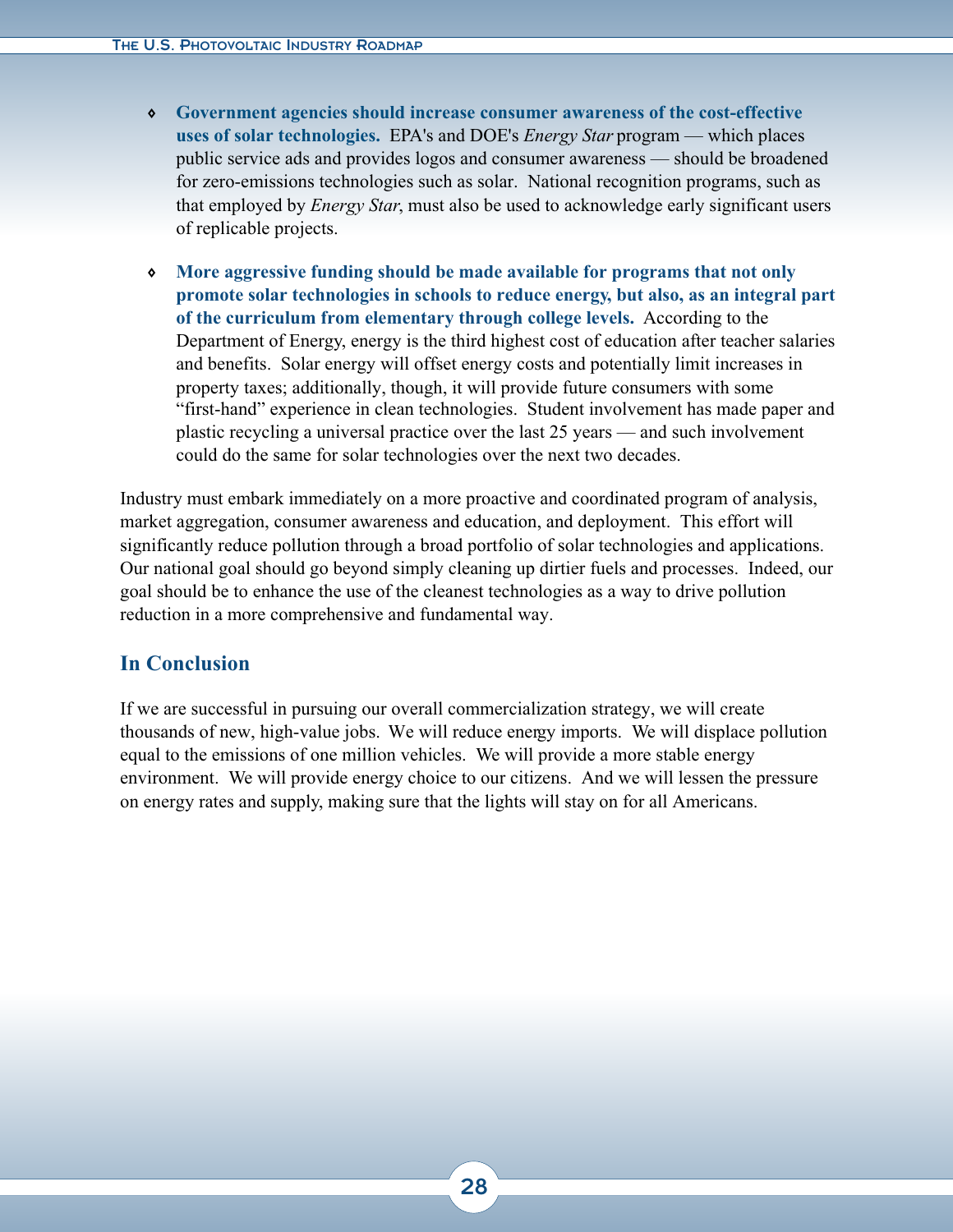P V ROADMAP WORKSHOP PARTICIPANTS LISTS V ROADMAP WORKSHOP PARTICIPANTS LISTS

*Note: The affiliations of some of the participants may have changed since the time of the workshop.*

#### **NCPV: Workshop on PV Program Strategic Direction, July 14-15, 1997 (Golden, CO)**

- Clay Aldrich, Siemens Solar Industries
- Tim Anderson, University of Florida
- Chuck Backus, Arizona State University East
- Allen Barnett, AstroPower, Inc.
- Bulent Basol, ISET
- John Benner, National Renewable Energy Laboratory
- Robert Birkmire, Institute of Energy Conversion, University of Delaware
- William Bottenberg, PVI Photovoltaics International Inc.
- Chris Cameron, Sandia National Laboratories
- David Carlson, BP Solarex
- Steve Chalmers, PowerMark
- Vikram Dalal, Iowa State University
- Michael Eckhart, Management & Financial Services
- Alan Fahrenbruch, Stanford University
- Todd Foley, BP America Inc.
- Christopher Frietas, Trace Engineering
- Robert Gay, Siemens Solar Industries
- Jessica Glicken, Ecological Planning and Toxicology, Inc.
- Ray Gordon, Harvard University
- Subhendu Guha, United Solar Systems Corporation
- Don Gwinner, National Renewable Energy Laboratory
- Brian Huff, The University of Texas at Arlington
- Roland Hulstrom, National Renewable Energy Laboratory
- Vijay Kapur, ISET
- Lawrence Kazmerski, National Renewable Energy Laboratory
- Ron Kenedi, Photocomm, Inc.
- Edward Kern, Ascension Technology
- Richard King, U.S. Department of Energy
- Roger Little, Spire Corporation
- Rose McKinney-James, Corporation for Solar Technology and Renewable Resources
- Hans Meyer, Omnion Power Engineering Corp.
- Mohan Misra, ITN Energy Systems
- Donald Osborn, Sacramento Municipal Utility District
- James Rannels, U.S. Department of Energy
- Ajeet Rohatgi, Georgia Institute of Technology
- Dan Sandwisch, Solar Cells, Inc.
- Richard Schwartz, Purdue University
- Mary Shaffner, Solar Energy Industries Association
- Jawid Shahryar, Solec International, Inc.
- Mike Stern, Utility Power Group
- Steven Strong, Solar Design Associates
- Tom Surek, National Renewable Energy Laboratory
- Margie Tatro, Sandia National Laboratories
- Jerry Ventre, Florida Solar Energy Center
- Cecile Warner, National Renewable Energy Laboratory
- John Wiles, Southwest Technology Development Institute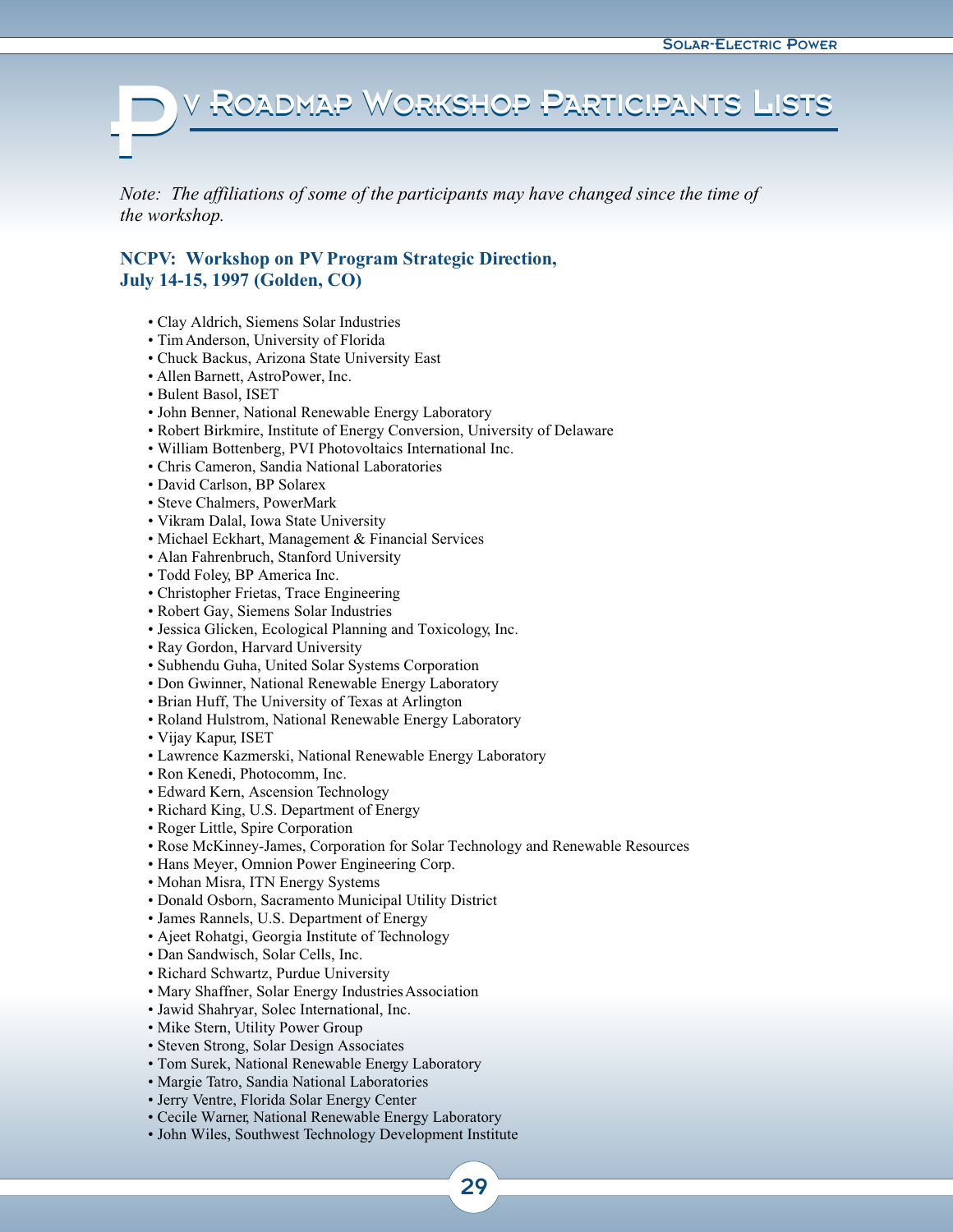#### **U.S. Photovoltaics Industry PV Technology Roadmap Workshop, June 23-25, 1999 (Chicago, IL)**

- Clay Aldrich, Siemens Solar Industries
- Tim Anderson, University of Florida
- Allen M. Barnett, AstroPower, Inc.
- Bulent Basol, ISET
- John Benner, National Renewable Energy Laboratory
- William Bottenberg, PVI Photovoltaics International Inc.
- Gerry Braun, BP Solarex
- Jeff Britt, Global Solar Energy
- Connie Brooks, Sandia National Laboratories
- Chris Cameron, Sandia National Laboratories
- David Carlson, BP Solarex
- Steve Chalmers, PowerMark
- Clint (Jito) Coleman, Northern Power Systems
- Maurice Covino, Spire Corporation
- Ghazi Darkazalli, GT Solar Technologies, Inc.
- Alan E. Delahoy, Energy Photovoltaics, Inc.
- Tom Dinwoodie, PowerLight Corporation
- Erten Eser, Institute of Energy Conversion, University of Delaware
- Jim Galica, STR
- James Gee, Sandia National Laboratories
- Subhendu Guha, United Solar Systems Corporation
- Jack Hanoka, Evergreen Solar, Inc.
- Roland Hulstrom, National Renewable Energy Laboratory
- Joe Iannucci, Distributed Utility Associates
- Masat Izu, Energy Conversion Devices, Inc.
- Theresa Jester, Siemens Solar Industries
- Robert Johnson, Strategies Unlimited
- Juris Kalejs, ASE Americas
- Lawrence Kazmerski, National Renewable Energy Laboratory
- Richard King, U.S. Department of Energy
- David Lillington, Spectrolab, Inc.
- Hans Meyer, Omnion Power Engineering Corp.
- James Rand, AstroPower
- Ajeet Rohatgi, Georgia Institute of Technology
- Bill Roppenecker, Trace Engineering
- Bob Shaw, Arete Ventures, Inc.
- Chris Sherring, PVI Photovoltaics International Inc.
- Mike Stern, UPG Golden Genesis
- Tom Surek, National Renewable Energy Laboratory
- Jerry Ventre, Florida Solar Energy Center
- Howard Wenger, AstroPower, Inc.
- Chuck Whitaker, Endecon/PVUSA
- John Wiles, Southwest Technology Development Institute
- Paul Wormser, Solar Design Associates Inc.
- Jan Brinch, Melissa Eichner, Robyn McGuckin, Joseph Philip, Kim Reichart, Jennifer Ryan, Richard Scheer, Paula Taylor, Energetics, Incorporated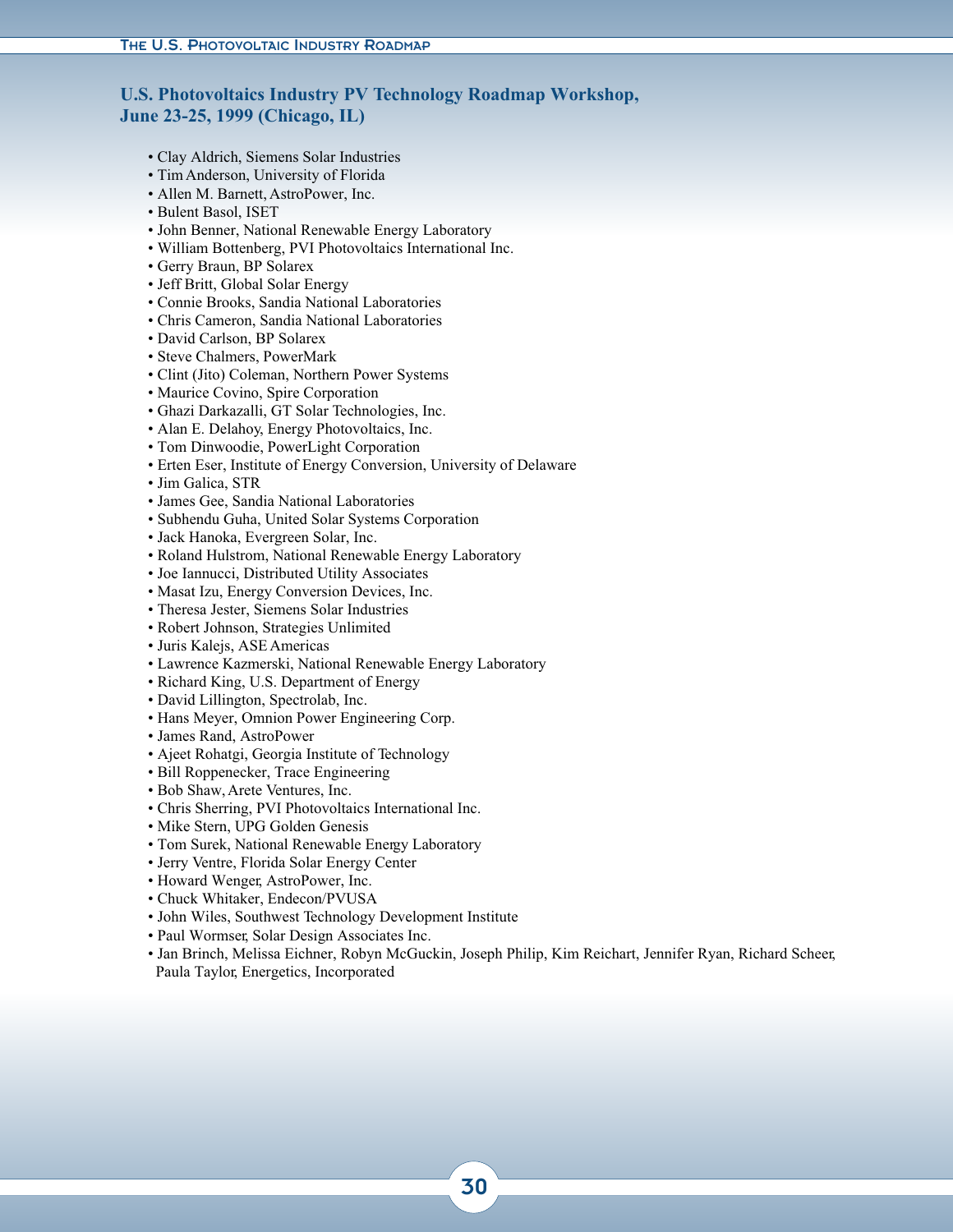#### **PV Roadmap Conference, December 13-14, 2000 (Dallas, TX)**

- Rajeewa Arya, BP Solar
- John Benner, National Renewable Energy Laboratory
- Bob Birkmire, Institute of Energy Conversion, University of Delaware
- Gerry Braun, BP Solar
- Jan Brinch, Energetics, Inc.
- Connie Brooks, Sandia National Laboratories
- Steve Chalmers, Power Mark
- Jerry Culik, AstroPower
- Alan Delahoy, Energy Photovoltaics
- Jennifer Dunleavey, Energetics, Inc.
- Jim Dunlop, Florida Solar Energy Center
- Chris Eberspacher, Unisun
- Andrew Gabor, Evergreen Solar
- James Gee, Sandia National Laboratories
- Christy Herig, National Renewable Energy Laboratory
- Tom Huber, S&C Electric
- Roland Hulstrom, National Renewable Energy Laboratory
- Terry Jester, Siemens Solar Industries
- Juris Kalejs, ASE Americas
- Larry Kazmerski, National Renewable Energy Laboratory
- Edward Kern, Applied Power
- Richard King, U.S. Department of Energy
- Paul Klimas, Sandia National Laboratories
- Dave Lillington, Spectrolab
- Paul Maycock, PV Energy Systems
- Ron Pitt, Xantrex Technology
- Ajeet Rohatgi, Georgia Institute of Technology
- Rich Scheer, Energetics, Inc.
- Pete Sheldon, National Renewable Energy Laboratory
- Alison Silverstein, Public Utility Commission of Texas
- Ed Skolnik, Energetics, Inc.
- Tom Surek, National Renewable Energy Laboratory
- Blair Swezey, National Renewable Energy Laboratory
- Joe Tillerson, Sandia National Laboratories
- Bob Walters, ENTECH
- Chuck Whitaker, Endecon Engineering
- John Wiles, Southwest Technology Development Institute
- Paul Wormser, Solar Design Associates
- Bob Yorgensen, Specialized Technology Resources